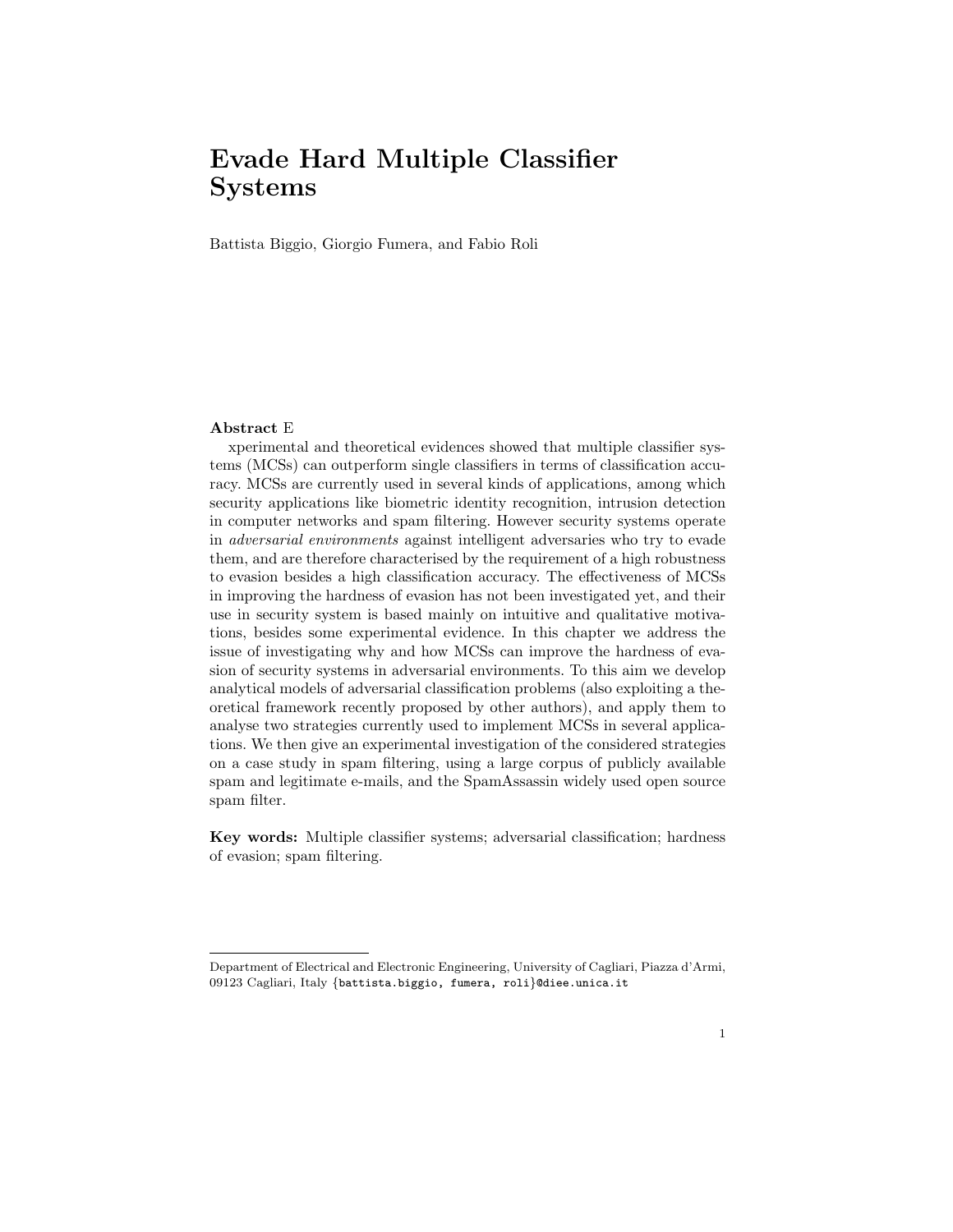#### 1 Introduction

During the past ten years multiple classifier systems (MCS) have become an established approach to design pattern classification systems. A large body of both experimental and theoretical evidence shows that MCSs can outperform a single classifier in several real applications, in terms of classification accuracy (see for instance [8, 6]). In particular, several authors showed that MCSs can allow to improve the detection capability also in security applications like biometric authentication and intrusion detection in computer networks [4, 11]. It is also worth noting that the MCS classifier architecture is also used in commercial and open source spam filters. However, attaining a high classification accuracy or detection capability is not sufficient in security applications, and in particular in so-called adversarial environments, in which a security system faces an intelligent, adaptive adversary who exploits the available or acquired knowledge about the system just to evade it. Typical examples of this kind of applications are intrusion detection in computer networks and spam filtering. A crucial issue in this kind of applications, besides detection capability, is the *hardness of evasion*, which can be qualitatively defined as the effort required to the attacker to evade the system. While the effectiveness of MCSs in improving the detection capability has been deeply investigated so far, no work has formally analysed yet their effectiveness in improving the hardness of evasion of a classification system, although MCSs are widely used in adversarial classification tasks as mentioned above. Actually, the issue of the hardness of evasion has been addressed only recently in the machine learning and pattern recognition literature, often with respect to specific tasks, classification systems and type of attacks [5, 7] (for instance, the so-called good words attack against the text classifier used in most spam filters), and only in a few works under a more general perspective [1, 9, 3] aimed at developing analytical models of adversarial classification problems. With regard to the use of MCSs explicitly for the specific goal of improving the hardness of evasion, to our knowledge it was proposed by some authors for biometric tasks (see for instance [11]), but only by Perdisci et al. [10] for intrusion detection tasks, while no works considered MCSs for this specific goal in spam filtering tasks.

The aim of this chapter is to make a first step towards a better understanding of why and how MCSs can improve the hardness of evasion of a security system in adversarial classification problems, with respect to the use of a single classifier. We focus in particular on two strategies commonly used to design MCSs, and applied also in security applications. The first strategy is often applied when a set of heterogeneous features is available (as happens for instance in multimodal biometric identity verification tasks). In this case it could be better to combine different classifiers trained on disjoint and heterogeneous subsets of features (for instance, a face classifier and a fingerprint classifier) instead of designing a single, "monolithic" classifier based on all the available features [8]. This strategy is also used when the feature set is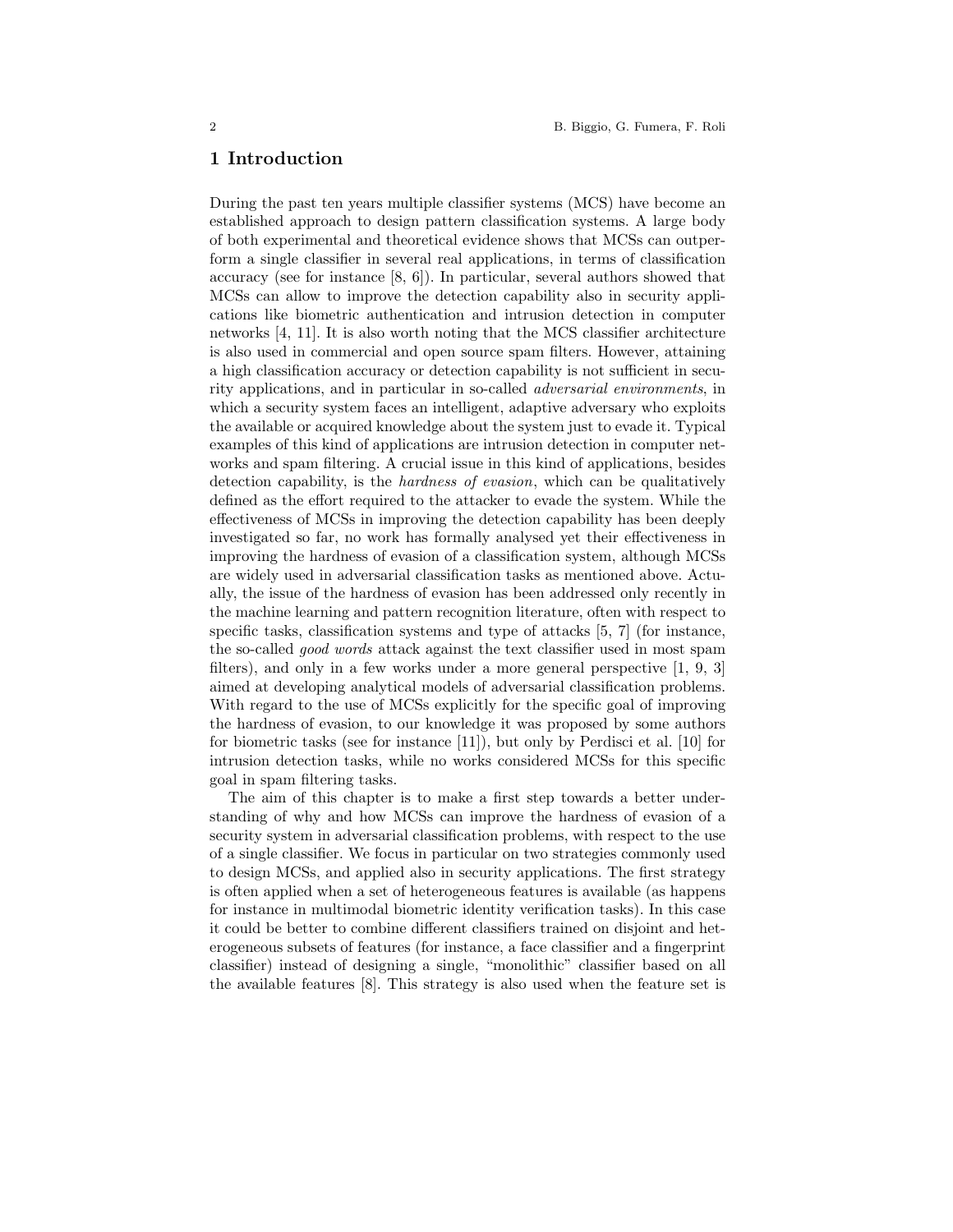very large (and not necessarily heterogeneous), since it is known that it can help avoiding over-fitting. In this chapter we investigate whether such strategy can be more effective than the use of a single classifier also in terms of hardness of evasion, in adversarial classification tasks.

The second strategy we consider is commonly used to update real spam filters as new kinds of attacks are detected, and was proposed in [10] explicitly for improving the hardness of evasion in intrusion detection tasks. This strategy consists in adding detectors (often, made up as classifiers) based on new features to a classification system. In this chapter we investigate whether this approach can be really effective to improve the hardness of evasion in adversarial classification tasks, trying to provide some argument more formal than the intuitive ones proposed in [10]. To this aim, we will exploit a theoretical framework proposed by Dalvi et al. [3] for adversarial classification problems.

Then, to experimentally investigate the above issues we consider a spam filtering task as a case study, using a large corpus of publicly available spam and legitimate e-mails, and a real and widely used open source spam filter, SpamAssassin.

The chapter is organised as follows. In section 2.1 we give an overview of the use of MCSs in security applications, and of the theoretical framework proposed in [3] for adversarial classification problems. In section 3 we describe how we model an adversarial learning task in which the classifier is a MCS using the framework in [3], and how we model such kinds of tasks to investigate the effectiveness of a MCS against a single classifier, when both classifiers use the same feature set. The experimental results are reported in section 4.

## 2 Related work

In this section we first give an overview of past work on MCSs for security applications, and then summarise a formal framework proposed in [3] to model adversarial classification problems. Such framework will be exploited in section 3.1 to analyse one of the two strategies mentioned in the introduction for improving the hardness of evasion of a security system.

## 2.1 Previous works on multiple classifiers for security applications

The use of MCSs to improve the detection accuracy has been recently proposed by several authors for security applications, and in particular biometric authentication and verification [8, 11, 6] and intrusion detection in com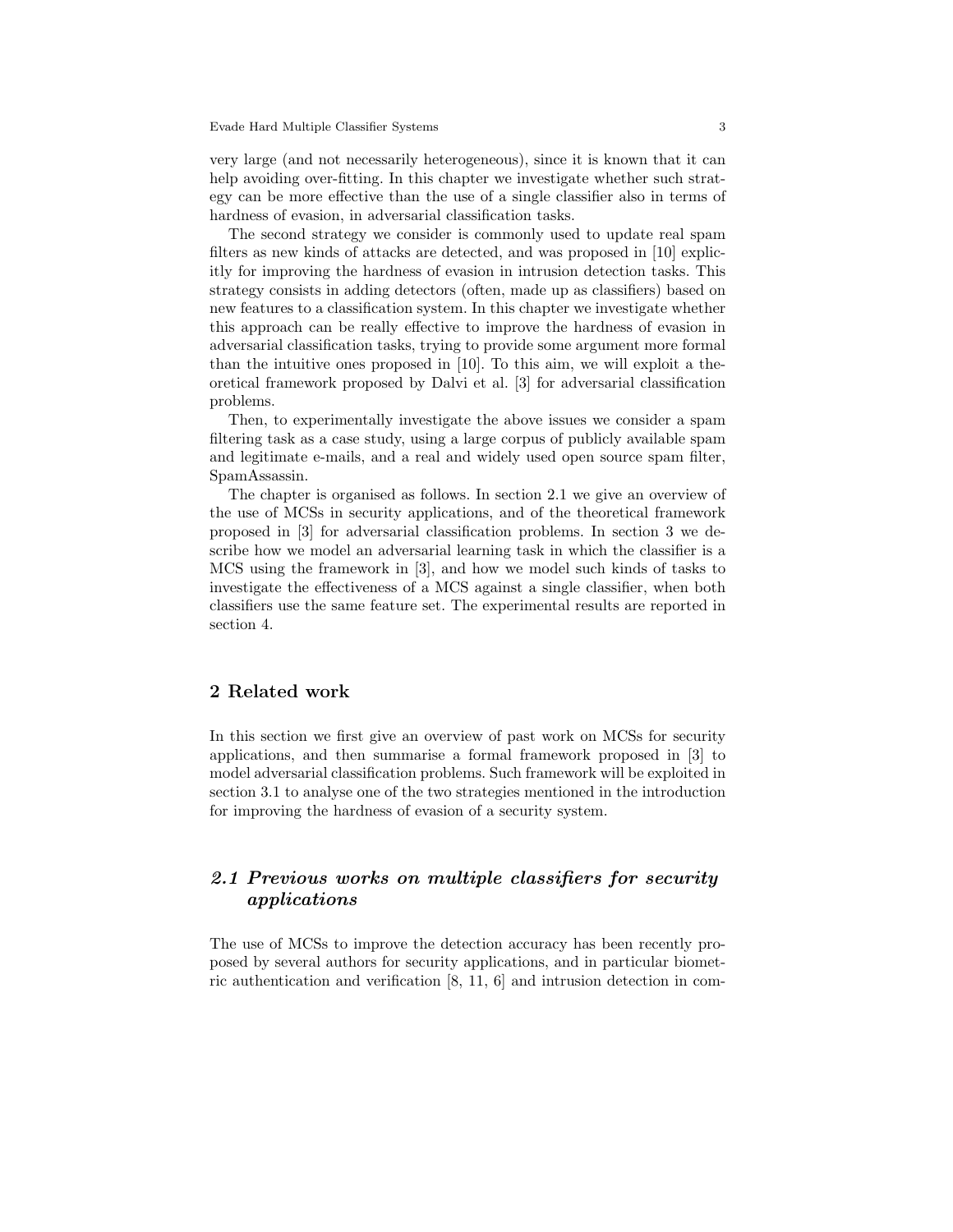puter networks [4]. A common scenario in these applications is the availability of heterogeneous features coming from distinct pattern representations (for instance, features extracted from face and fingerprint images in biometric tasks). In this case it is natural to design a detection system based on the combination of different classifiers trained on disjoint feature subsets corresponding to the different pattern representations. This is a well known approach in the MCS field: if different sets of heterogeneous (and possibly loosely correlated) features are available, designing a MCS as described above can be simpler and more effective than designing a single classifier using all the available features (see for instance [8]). Moreover, if the overall number of features is large, a single classifier could be more prone to over-fitting than a MCS. Another motivation in the context of intrusion detection systems was pointed out in [4]: the ensemble approach "reflects the behaviour of network security experts, who usually look at different traffic statistics in order to produce reliable attack signatures."

The above arguments support the use of classifier ensembles to improve the effectiveness of security systems, in terms of attaining high detection rates. MCSs have also been explicitly proposed to improve the hardness of evasion in biometric tasks (see for instance [11]). To our knowledge, the only work which explicitly proposes MCSs to this aim for intrusion detection tasks is [10], while we are unaware of any work for spam filtering tasks. The approach followed in the mentioned works to improve the hardness of evasion is to add to a MCS one or more classifiers trained on new and different features. The motivations for biometric applications are very intuitive: for instance, in [11] it is claimed that using different biometrics like face, fingerprints, and speech allows to discourage attempts to evade a verification system, since this would require the construction of different kinds of fake biometric traits instead of only one. Similar qualitative arguments are given in [10] for intrusion detection systems: combining classifiers trained on different feature spaces "forces the attacker to devise a mimicry attack that evades multiple models of normal traffic at the same time, which is intuitively harder than evading just one model". We point out that, besides experimental evidences, all the above motivations in favour or the use of MCSs for the specific goal of improving hardness of evasion are only intuitive and qualitative, and are not based on formal and more compelling arguments.

Looking to real security systems, it turns out that the design of many spam filters and intrusion detection systems follows the approach based on combining an ensemble of detectors. Consider for instance two well-known open source systems: the SpamAssassin spam filter (http://spamassassin. apache.org) and the Snort intrusion detection system (http://www.snort. org/). Both SpamAssassin and Snort consist of a set of "tests" which check for different characteristics of input patterns (respectively e-mails and network packets) to detect the presence of "signatures" denoting a malicious origin of the pattern. Tests are often focused on specific signatures of known attacks. They can be of very different kinds, ranging from simple and fixed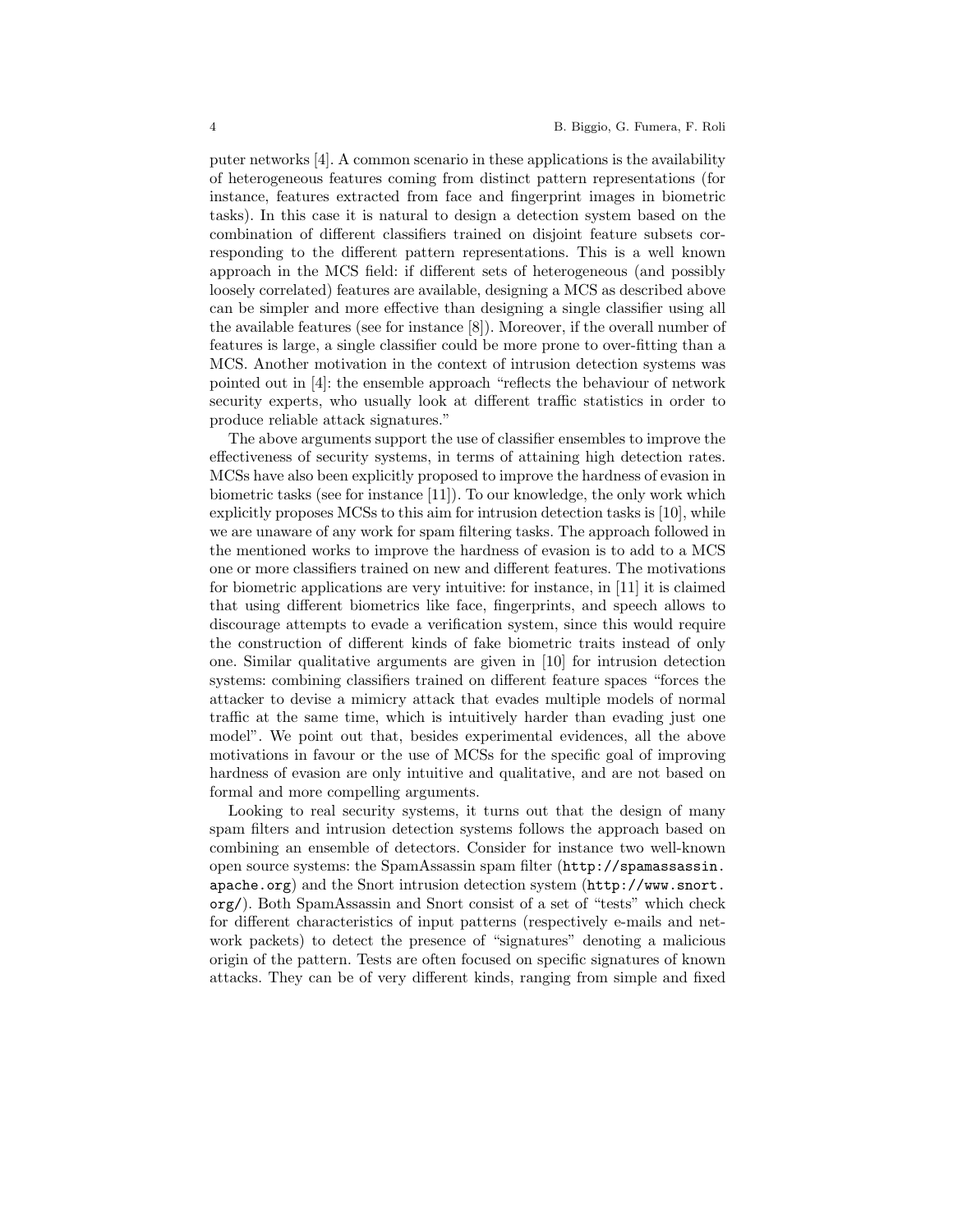feature detectors (like a keyword detector in a spam filter) to arbitrarily complex classifiers (like the text classifiers used in spam filters, also know as "bayesian classifiers" in the spam filtering jargon). The outputs of all tests are then properly combined to obtain a decision on the input pattern (either "legitimate" or not). In the case of SpamAssassin, a score (a real number) is associated to each test. The scores of the tests which are satisfied by an e-mail are first summed up, and then the e-mail is labelled as spam, if the overall score exceeds a predefined threshold; otherwise the e-mail is labelled as legitimate. In the case of Snort, a logic OR is computed on the boolean outcomes of all tests (in other words, a network packet is considered as an attack, if it satisfies at least one of the tests). The SpamAssassin and Snort architectures make it easy to add new tests based on different features as new kinds of attacks come up, and to delete existing tests related to attacks that are no more used. These architectures are supported by experience and intuition that suggest the designer of these kinds of security systems that the characteristics which allow detecting malicious patterns can be very different and heterogeneous, and can change over time due to new tricks used by spammers and hackers to defeat spam filters and intrusion detection systems.

We conclude by pointing out again that so far the hardness of evasion of security systems based on MCSs for adversarial classification problems, in particular for intrusion detection and spam filtering tasks, has been motivated only with intuitive and qualitative arguments.

# 2.2 A theoretical framework for adversarial classification problems

As explained above, the few works that proposed so far the use of MCSs for improving the hardness evasion in adversarial classification tasks were based only on informal end empirical motivations. This is actually true also for most works that proposed classification systems based on single classifiers. As mentioned in the introduction, just a few works addressed so far the hardness of evasion of machine learning systems under a more general perspective [1, 9, 3], in particular to formally analyse it. In this section we focus on the work by Dalvi et al. [3], who developed a formal framework (the only one so far, to our knowledge) for adversarial classification problems. In the following we summarise this framework, which will be applied in section 3 to model and analyse one of the MCS-based strategies considered in this chapter for improving the hardness of evasion (namely, adding classifiers trained on new features).

When machine learning or pattern recognition techniques are used in applications like spam filtering, intrusion detection, biometric authentication, etc., their task can be formalised as a two-class classification problem. Denoting with  $y$  the class label, instances belong either to a positive class made up of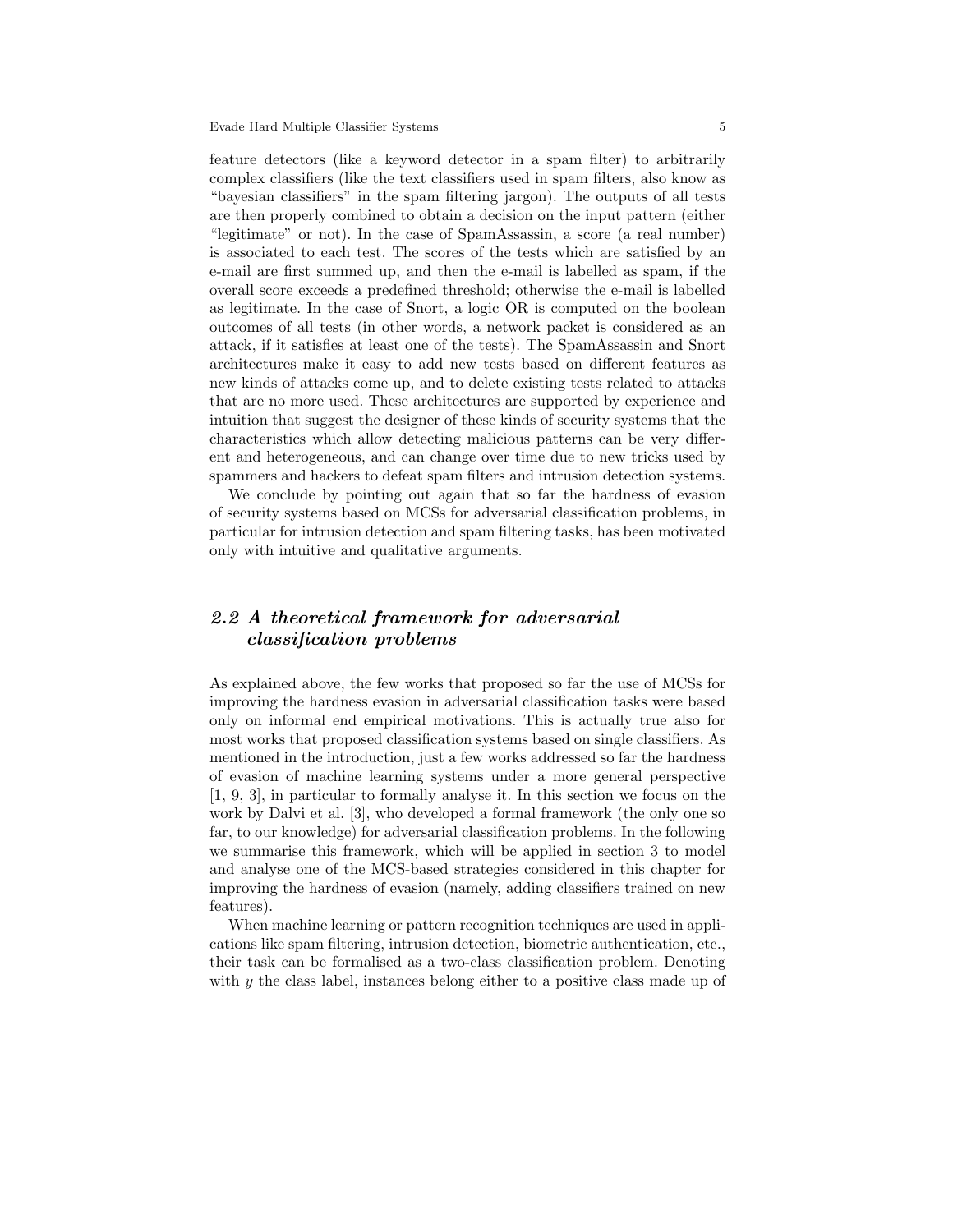malicious instances  $(y = +)$ , or to a negative class made up of innocent or legitimate instances  $(y = -)$ . Instances are represented as vectors of N feature values, and are considered as random variables  $X = (X_1, \ldots, X_i, \ldots, X_N)$ . A realisation of such random variable is denoted as  $x = (x_1, \ldots, x_i, \ldots, x_N)$ , where  $x_i$  is a possible value of the feature  $X_i$ . It is assumed that instances are generated i.i.d. according to a given distribution  $P(X)$ , which can be rewritten as  $P(X) = P(X|+)P(+) + P(X|-)P(-)$ . The feature space X is defined as the set of all possible realisations of X.

The framework in [3] considers tasks in which the adversary can modify positive instances (the ones generated by him) at the operation phase to make them being misclassified as legitimate by the classifier, but it can not modify any negative instance nor positive instances belonging to the training set. This happens in several real applications. For instance, if a spam filter is trained off-line on a hand-labelled corpora of e-mails, spammers can only modify their own spam e-mails to evade the filter, but can not modify legitimate e-mails nor any spam e-mail in the training set. In other cases, like intrusion detection systems trained online, the adversary can modify also training instances: the model in [3] can not be directly applied to these kinds of tasks.

In [3] it is further assumed that the classifier and the adversary act according to given utility and cost functions. Denoting with  $y_c(x)$  the decision function of the classifier, whose output is intended to be the label assigned to the instance x, the classifier's utility function is denoted as  $U_C(y_c, y)$ , and represents the utility accrued by assigning to class  $y_{\mathcal{C}}(x)$  an instance x belonging to class  $y$ . It is reasonable to assume that classifier's utility is positive for correctly classified instances and negative for misclassified ones, that is,  $U_C(+,+) > 0, U_C(-,-) > 0, U_C(+,-) \leq 0$  and  $U_C(-,+) \leq 0$ . The cost for the classifier is assumed to be the one incurred for measuring feature values. In the following the cost for measuring the  $i$ -th feature of an input instance is denoted as  $V_i$ . The expression of the expected utility over the distribution  $P(x, y)$  (the joint probability of pattern x being generated with true label y) can be obtained taking into account that the adversary acts by first generating a (positive) instance with a corresponding feature representation  $x$ , and then possibly modifying it to some different instance  $x'$  (if deemed necessary), with the aim of evading the classifier. Such modification is denoted as a function  $A(x)$ . For example, spammers could add words which look legitimate to the body text of a spam e-mail, and this could result in a different e-mail feature representation (depending on the features used by the classifier). It follows that the expected utility for the classifier is given by:

$$
U_{\mathcal{C}} = \sum_{(x,y)\in\mathcal{X}\times\mathcal{Y}} P(x,y)[U_{C}(y_{\mathcal{C}}(\mathcal{A}(x)),y) - \sum_{i=1}^{N} V_i],
$$
\n(1)

where  $\mathcal{Y} = \{+, -\}$  (note that, by the above assumptions,  $\mathcal{A}(x) = x$  if  $y = -$ , namely for each negative instance).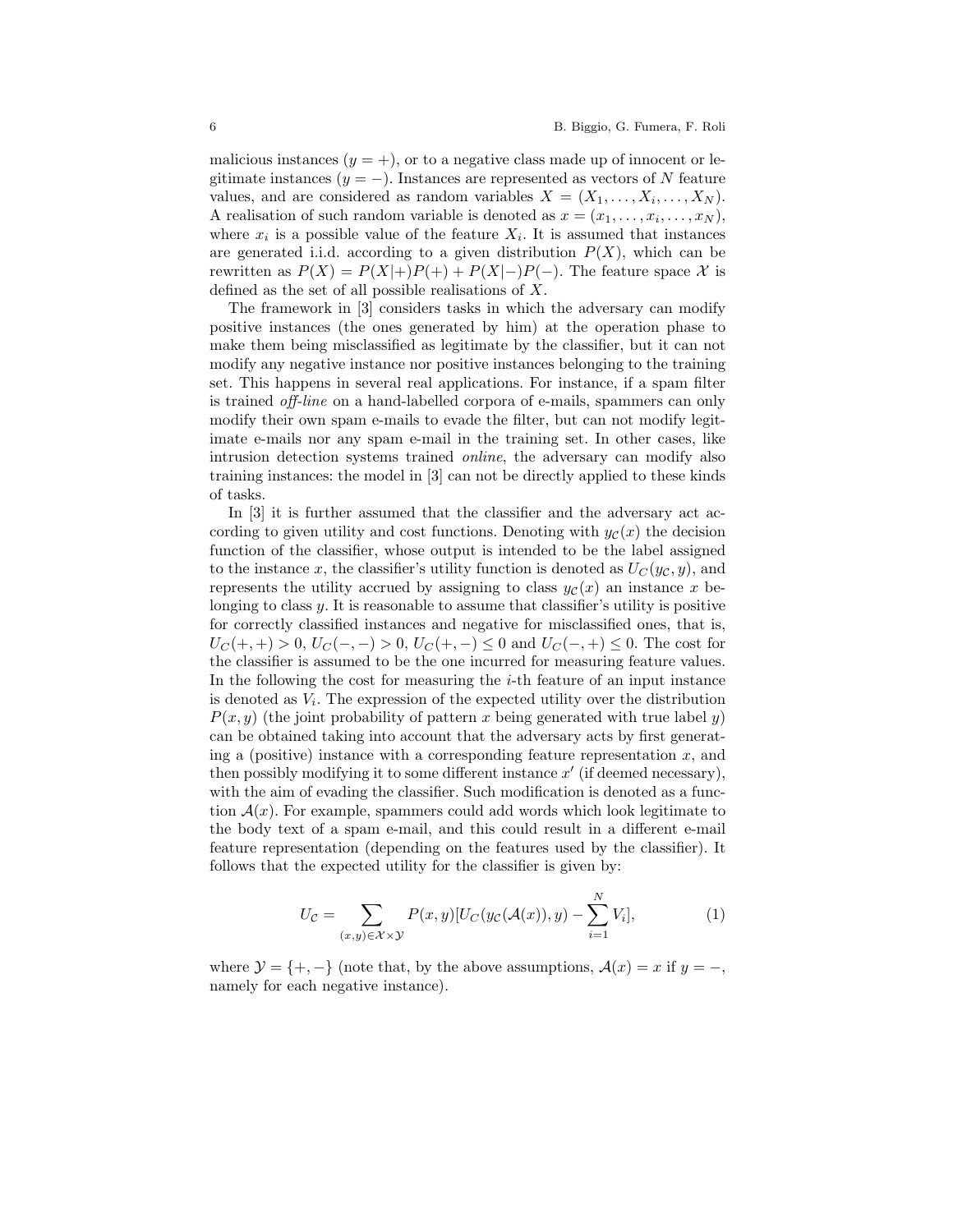Evade Hard Multiple Classifier Systems 7

The adversary's utility function is denoted similarly with  $U_A(y_c, y)$ . In this case a reasonable assumption is that  $U_A(y_c, y)$  takes on a positive value for positive instances misclassified by the classifier as legitimate  $(U_A(-, +) > 0)$ , a negative value for correctly classified positive instances  $(U_A(+, +) \leq 0)$ , and a zero value for negative instances  $(U_A(-, -) = U_A(+, -) = 0)$ , whatever the label assigned by the classifier (in other words, the adversary's utility is not affected by the correct or incorrect classification of negative instances). The cost for the adversary is the one incurred for modifying an instance x, according to the function  $A(x)$ . It is assumed that the cost is given by  $W(x, \mathcal{A}(x)) = \sum_{i=1}^{N} W_i(x, \mathcal{A}(x))$ , being  $W_i$  the cost for modifying the *i*-th feature. Of course,  $W_i = 0$  if the *i*-th feature is not changed,  $W_i > 0$  otherwise. The expected utility for the adversary is thus:

$$
U_{\mathcal{A}} = \sum_{(x,y)\in\mathcal{X}\times\mathcal{Y}} P(x,y)[U_{\mathcal{A}}(y_{\mathcal{C}}(\mathcal{A}(x)),y) - W(x,\mathcal{A}(x))].\tag{2}
$$

Using the above model, the adversarial classification problem is formulated as a game between classifier and adversary, in which the two players make one move at a time. A move by the classifier consists in choosing a decision function  $y_c(\cdot)$  to maximise his expected utility, taking into account both the training set and any knowledge it may have about the strategy  $\mathcal{A}(\cdot)$ chosen in the previous move by the adversary. Analogously, a move by the adversary consists in choosing a strategy  $\mathcal{A}(\cdot)$  to maximise his own expected utility (eq. 2), taking into account the available knowledge about the decision function chosen by the classifier in the previous move. Although game theory could in principle be applied to find the optimal sequence of moves by both players according to their utility and cost functions, it was shown in [3] that this is computational intractable, and anyway it requires the knowledge of the distribution  $P(x, y)$ , which is unrealistic. Therefore, a simplified single-shot version of the game was considered in [3]. Initially, the classifier constructs a decision function using a given training set, assuming it is untainted. Then the adversary chooses his strategy  $\mathcal{A}(\cdot)$ , assuming he has perfect knowledge of the utility and cost functions of the classifier, and also of his classification algorithm and the training set used. Finally, classifier moves again by choosing a new decision function, assuming he has perfect knowledge of the adversary's utility and cost functions, and that he also knows that the adversary has just made his move based on perfect knowledge on the classifier. Under these assumptions, the optimal adversary's strategy for choosing  $\mathcal{A}(\cdot)$ turns out to be the following: for each positive instance  $x$ , the adversary has to find a modification  $x'$  which maximises the corresponding summand in the expression of the adversary's expected utility (2):

$$
\mathcal{A}(x) = \underset{x' \in \mathcal{X}}{\operatorname{argmax}} [U_A(y_C(\mathcal{C}(x'), +) - W(x, x')]. \tag{3}
$$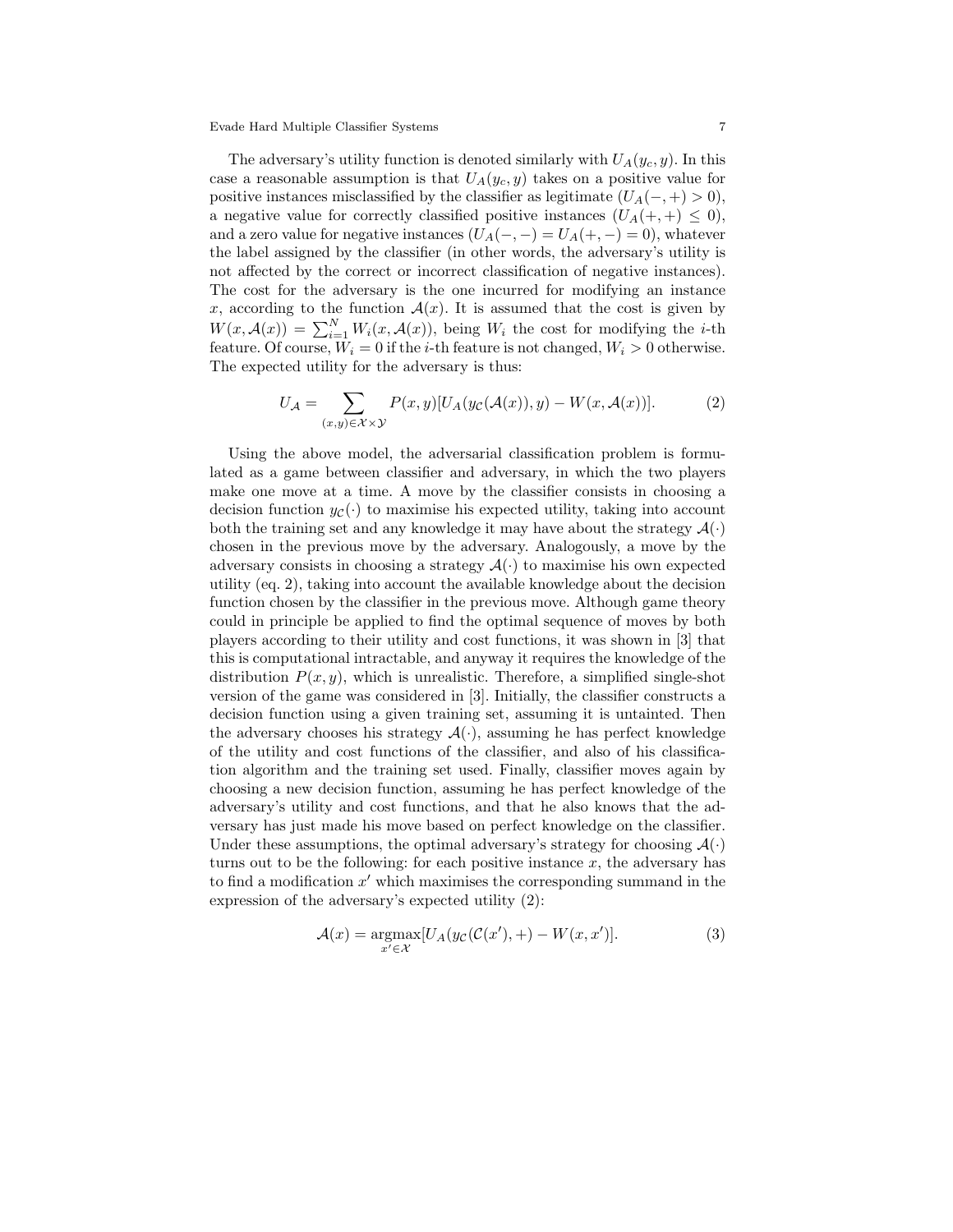Given the above definition of the adversary's utility and cost functions, it is easy to see that the adversary will change any given instance  $x$ , only if it is correctly classified by the classifier as positive, and if there is any instance  $A(x) \neq x$  which is misclassified by the classifier as negative, and the modification cost  $W(x, \mathcal{A}(x))$  is lower than the utility gain  $U_A(-, +) - U_A(+, +)$ . Otherwise, the best strategy is to leave the instance  $x$  unchanged, namely  $\mathcal{A}(x) = x.$ 

In [3] the above framework was applied to find the optimal strategies of the adversary and the classifier, when the classifier is a Naive Bayes. Experiments on a spam filtering task quantitatively showed that the classifier performance can significantly degrade, if the adversarial nature of this task is not taken into account, while an adversary-aware classifier can perform much better.

The assumption that the adversary and the classifier have perfect knowledge of each other is rather unrealistic in practical applications, as well as the assumption that their behaviour can be modelled in terms of utility functions whose expected value they aim to maximise. Despite this, we point out that this framework is the first one proposed to model adversarial learning problems in the machine learning field, and it is thus worth taking it into account to formally analyse strategies to improve the hardness of evasion as the ones considered in this chapter.

#### 3 Are multiple classifier systems harder to evade?

In this section we develop formal models of adversarial classification problems in which the classification system is made up of an MCS, with the aim of investigating whether MCSs could improve the hardness of evasion. In particular, the model in section 3.1 is based on the framework developed in [3].

#### 3.1 Adding features to a classification system

In this section we consider a strategy proposed by several authors to design classifiers for different security applications, and commonly used in real security systems, as explained in section 2.1. The strategy consists in adding to a given classifier ensemble new classifiers trained on different features. We focus in particular on a simple kind of combining function, which consists in thresholding the weighted sum of the outputs provided by each classifier. The reason is that this combining function is equivalent to the ones commonly used in spam filters and intrusion detection systems, as the SpamAssassin and Snort software described in section 2.1. In the following we apply the framework of [3] to model a classifier based on this strategy, and analyse whether and how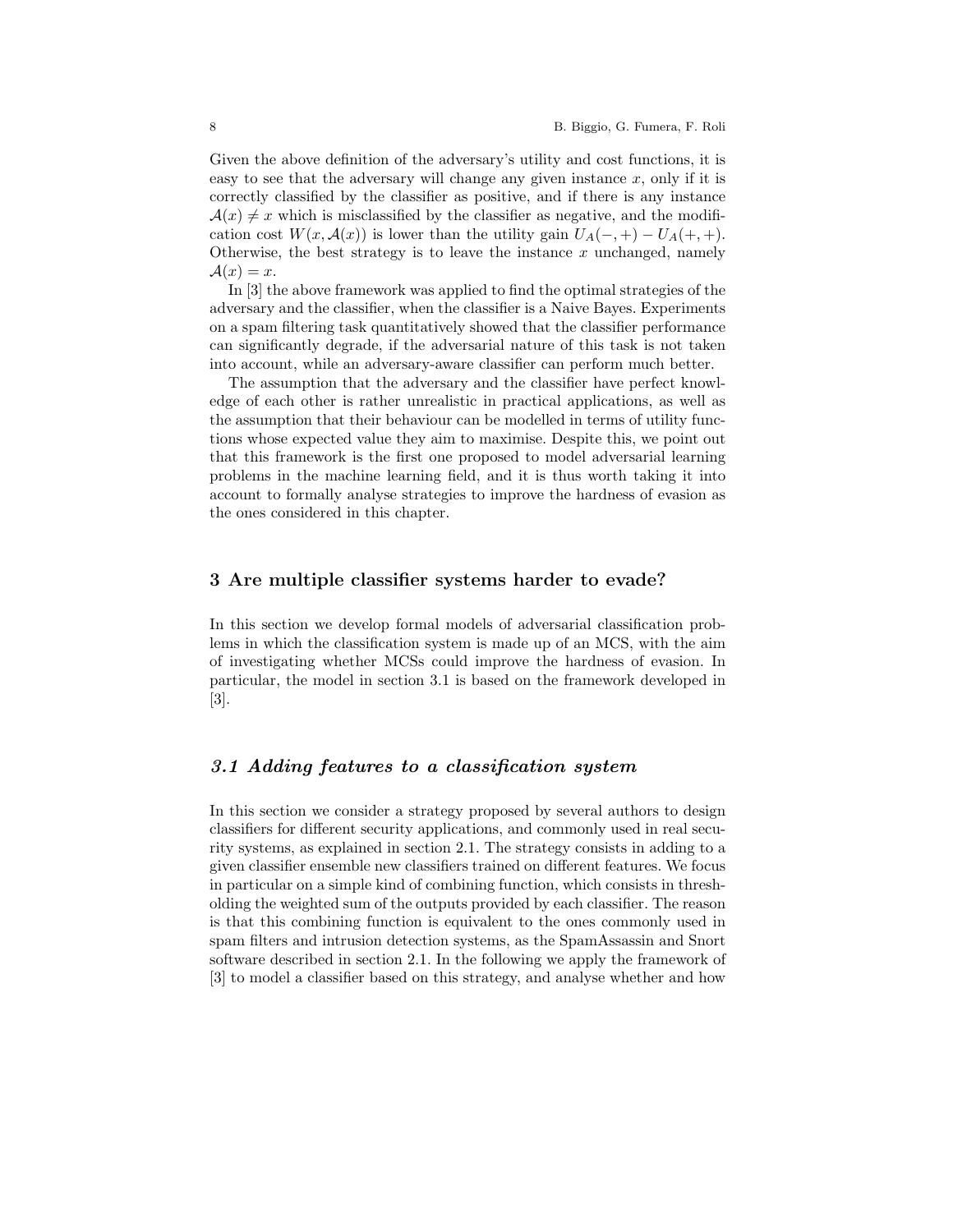such strategy can allow to improve the hardness of evasion of the classifier, according to this framework.

We consider a classifier ensemble made up of  $N$  classifiers trained on different feature subsets. We denote with  $s_i(x)$  the output provided by the *i*-th classifier for the instance  $x(x)$  can be considered the whole feature vector, while each classifier uses only a subset of these features), and with  $t$  the decision threshold. The decision function we consider can be defined as:

$$
y_{\mathcal{C}}(x) = \begin{cases} +, \text{ if } \sum_{i=1}^{N} s_i \ge t, \\ -, \text{ if } \sum_{i=1}^{N} s_i < t. \end{cases} \tag{4}
$$

We also consider  $V_i$  and  $W_i(x, \mathcal{A}(x))$  as the cost incurred respectively by the classifier for measuring the values of the *i*-th feature set of the instance  $x$ , and by the adversary for modifying the same features of  $x$ .

In the framework of [3] the classifier strategy against the adversary leads to choose a new decision function at each move. To apply the framework of [3] to our case, we add the constraint that the new decision function is obtained by adding one or more new classifiers to the previous ensemble. As in [3], we assume that the initial classifier ensemble is trained on a given training set of untainted instances, namely  $\mathcal{A}(x) = x$ . Then the adversary reacts by devising a strategy  $A(x)$ , which is likely to decrease the classifier effectiveness. Next, some new classifiers are added to the previous classifier ensemble. The adversary can in turn react again by devising a new strategy to defeat the new version of the MCS, and so on. The question we will try to answer is: does adding new classifiers to a previous ensemble makes it harder to evade?

Let us now define in details the adversary strategy, namely the optimal way in which the adversary should choose the function  $\mathcal{A}(x)$  against a given ensemble of N classifiers. To this aim, we assume that the adversary knows the feature set used by each of the individual classifiers, the score  $s_i(x), i = 1, \ldots, N$  provided by each individual classifier for any positive instance  $x$ , and the threshold  $t$ . For the sake of simplicity, we also assume that the cost  $W_i(x, \mathcal{A}(x))$  for modifying the *i*-th feature set is equal to the absolute difference between the corresponding scores  $s_i(x)$  and  $s_i(\mathcal{A}(x))$ . This means that the total cost  $W(x, \mathcal{A}(x))$  equals the Manhattan distance in the N-dimensional score space between the corresponding score vectors. In other words, the higher the score reduction the adversary would like to attain, the more the changes he has to make to his positive instance. We point out that this is only a simplifying assumption, since in practice a given reduction of the overall score could be attained by different modifications to the same instance at the expense of a different cost incurred by the adversary. However, modelling this fact is much more complex, without any specific assumption about the nature of instances, of the features used by the classifier and of the kinds of attacks used by the adversary. It should be noted that an assumption similar to ours about the cost of modifying an instance in a given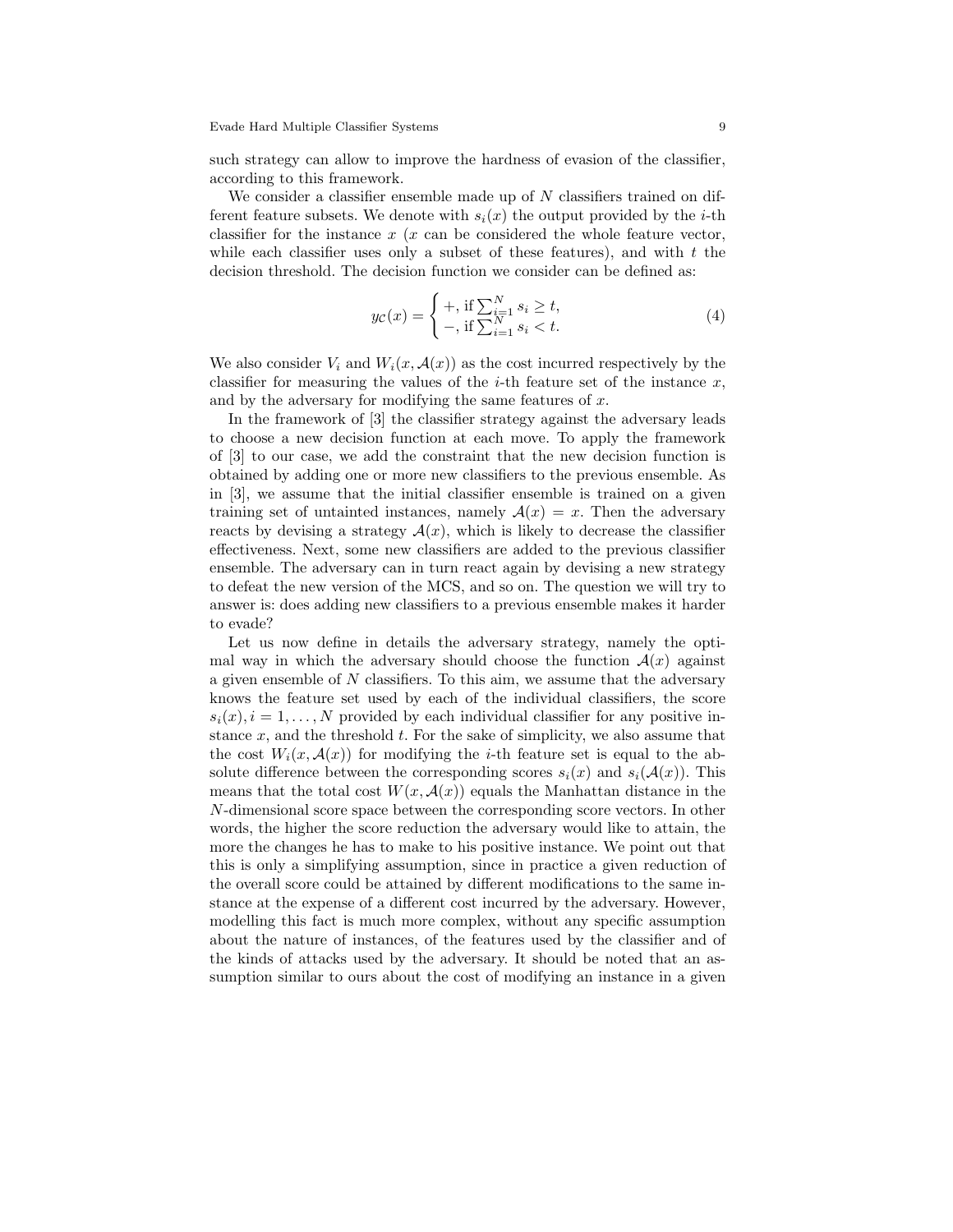feature space was made in [9]: in that work, the cost was assumed to be a function of the distance between x and  $\mathcal{A}(x)$  in the feature space.

The optimal strategy of the adversary in [3] is defined by eq. 3. In our case, denoting with  $\Delta U_A$  the difference  $U_A(-, +) - U_A(+, +)$ , with the above definition of the adversary's cost function the optimal strategy against an ensemble of N classifiers can be rewritten as follows:

$$
\mathcal{A}(x) = \begin{cases} x' \neq x, \text{ if } \exists x' : y_c(x') = -, \Delta U_A > W(x, x'), \\ x' = \operatorname{argmax}_{x'' \in \mathcal{X}} \Delta U_A - W(x, x''), \\ x, \qquad \text{otherwise.} \end{cases} \tag{5}
$$

The above optimal strategy can be rephrased as finding, for any given instance x which is correctly classified as positive by the classifier, namely  $\sum_{i=1}^{N} s_i(x) \geq t$ , an instance  $\mathcal{A}(x)$  which is misclassified as negative by the classifier, namely  $\sum_{i=1}^{N} s_i(\mathcal{A}(x)) < t$ , and for which the utility gain  $\Delta U_A$  exceeds the cost for making the modification, which by the above assumptions is given by:

$$
W(x, \mathcal{A}(x)) = \sum_{i=1}^{N} |s_i(x) - s_i(\mathcal{A}(x))|.
$$
 (6)

If no such instance can be found, then  $x$  is left unchanged. It is not difficult to see that the minimum cost the adversary has to incur so that the modified instance is misclassified as negative equals the difference between the total score given to x by the classifier and the decision threshold  $t: \sum_{i=1}^{N} s_i(x) - t$ .

It is now possible to give a formal explanation, according to the framework in [3], of the reasons why adding new classifiers to a given ensemble could improve the hardness of evasion, as well as the detection capability. We consider the simplest case in which the previous classifiers and the decision threshold t are left unchanged at each move. A consequence of adding  $M$  new classifiers  $(M \geq 1)$  to an existing ensemble of N classifiers is that the score of any positive instance could increase, under the reasonable assumption that the individual classifiers are well trained. In particular, consider the optimal strategy  $A(x)$  against N classifiers. As seen above, when this strategy leads the adversary to modify an instance x to a different instance  $\mathcal{A}(x) \neq x$ , this allows to evade the classifier. Denoting with  $s^k(x)$  the score provided by an ensemble of k classifiers, this means that  $s^N(x) = \sum_{i=1}^N s_i(\mathcal{A}(x)) < t$ . However, the modified instance obtained with the strategy devised against N classifiers is not guaranteed to evade a new ensemble comprising M new classifiers. Indeed the new score  $s^{N+M}(x)$  will be given by the sum of the previous score and of the scores of the new classifiers,  $s^N(x) + \sum_{i=N+1}^{N+M} s_i(x)$ , which could exceed  $t$ . This means that the optimal strategy of the adversary against N classifiers is not guaranteed to be optimal against  $M+N$  classifiers. Accordingly, the detection capability can improve by adding new classifiers. Moreover, the evasion cost could increase by adding new classifiers. Indeed, if the score for some positive instance  $x$  correctly classified by the new classi-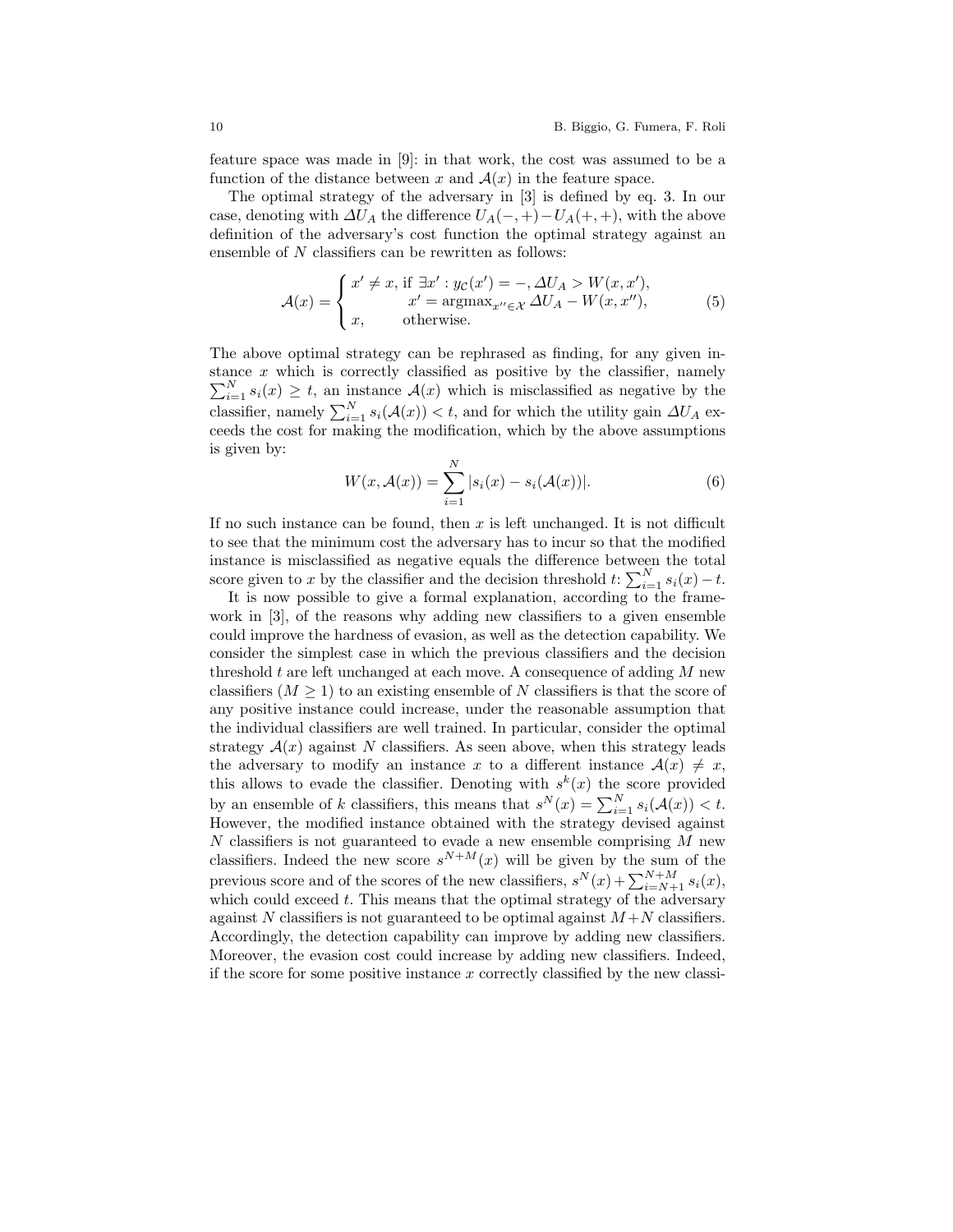fier ensemble increases from  $s^N(x)$  to  $s^{N+M}(x) > s^N(x)$ , such increase could make the difference  $s^{N+M}(x) - t$  larger than the utility,  $U_A(-, +)$ , that the adversary would gain by modifying  $x$  so that it is misclassified as negative. This implies that there could be some positive instances that the adversary can afford to modify to evade N classifiers, but not to evade  $N+M$  classifiers. This means that the classifier has become harder to evade.

In the above model it is assumed that the adversary can modify only positive instances, and the analysis was focused only on the classifier's detection capability on positive instances (namely, on the false negative error rate). Before concluding this section it is worth discussing also the possible effects of adding classifiers, to the classification accuracy on negative instances (the false positive error rate). Under the same reasonable assumption above that the individual classifiers are well trained, a negative instance  $x$  which is correctly classified as negative by an ensemble of  $N$  classifiers (namely,  $s^{N}(x) < t$  is likely to be classified as negative also by an ensemble of  $N + M$ classifiers, if the sum of the new scores  $\sum_{i=N+1}^{N+M} s^i(x)$ , is lower than  $t-s^N(x)$ . Moreover, instances erroneously classified as positive by  $N$  classifiers (namely,  $s^{N}(x) \geq t$  could be correctly recognised as negative by a larger ensemble, if  $\sum_{i=N+1}^{N+M} s^i(x)$  is negative and lower than  $t - s^N(x)$ .

To sum up, the above analysis provides a first, formal support to the strategy of adding new classifiers trained on different features to a given classifier ensemble, to improve both the detection capability and the hardness of evasion. In section 4.1 we will give an experimental evaluation on a case study related to spam filtering.

#### 3.2 Splitting features across an ensemble of classifiers

The second MCS-based strategy we consider is a design approach applied in several applications to simplify the classifier design and to improve classification accuracy, when the feature set is very large or is made up of heterogeneous feature subsets. The approach consists in combining different classifiers trained on disjoint feature subsets, instead of designing a single, "monolithic" classifier based on all the available features. It can be implemented naturally on heterogeneous features: a typical example is the combination of a face classifier and a fingerprint classifier in biometric tasks. The issue we address is the following: could this design approach be exploited to improve the hardness of evasion of a security system in adversarial classification tasks?

In this chapter we try to give a first answer to this question, without focusing to any specific application. We will not apply the model in [3] as made for the MCS-based strategy analysed in section 3.1, since in this case we are not analysing a defence strategy, but we are comparing two different classifier design approaches. We develop instead a simple, general model of a classification system based on these two classifier architectures (either a single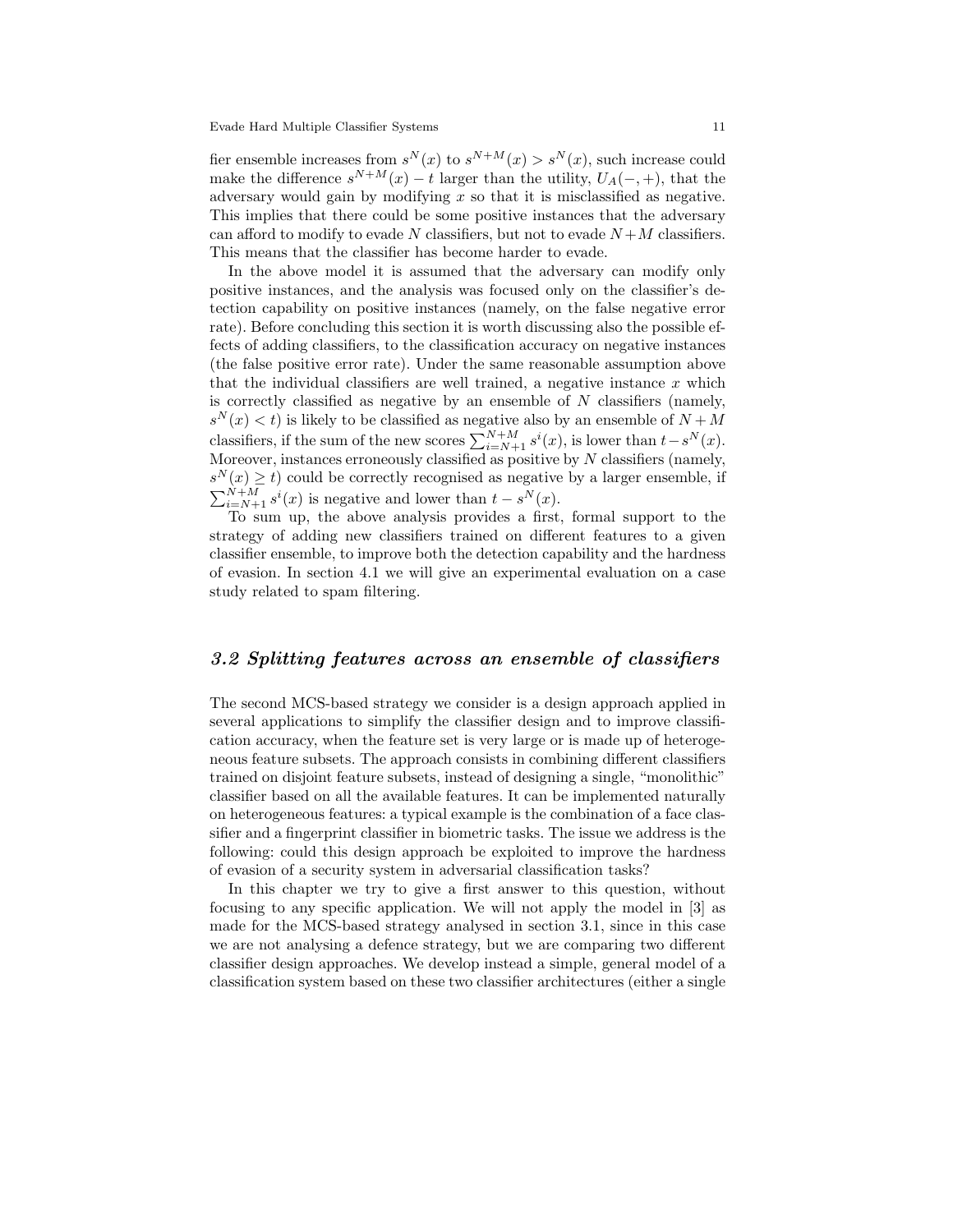classifier trained on a given feature set, or an ensemble of classifiers trained on disjoint subsets of the same feature set), and a method for evaluating the corresponding hardness of evasion.

We first assume that a fixed feature set  $x_1, \ldots, x_n$  is available, and that all the features are binary and take on the values 0 and 1. Without loosing generality we assume that the value 1 of any feature denotes the presence of some "malicious" characteristic in the input instance, while a 0 value denotes its absence. In the case of a single classifier, denoting with  $x$  a feature vector and with  $y_{\mathcal{C}}(x)$  the decision function, we assume that  $y_{\mathcal{C}}(x)$  is a thresholded weighted sum of the input features  $x_1, \ldots, x_n$ , with weights  $w_1, \ldots, w_n$ :

$$
y_{\mathcal{C}}(x) = \begin{cases} +, \text{ if } \sum_{i=1}^{n} w_i x_i \ge t, \\ -, \text{ if } \sum_{i=1}^{n} w_i x_i < t. \end{cases} \tag{7}
$$

Note that this kind of decision function, as well as the above assumption on the features, fit several real classification systems for security tasks, like SpamAssassin and Snort.

In the case of a MCS made up of N classifiers trained on N disjoint subsets of the same  $n$  features, we assume that the individual classifiers have the same kind of decision function (7). As combining function we consider the logical OR between the  $N$  boolean outputs of the individual classifiers, where the logical value *true* is assumed to denote the positive class  $y =$ + (in other words, for an input pattern being labelled as positive by the MCS, it is sufficient that at least one of the individual classifiers labels it as positive). We consider a non-linear combining function because a linear one (a linear combination of the soft outputs of the individual classifiers) would lead to the same kind of decision function as the one of the monolithic classifier (since also the decision functions of individual classifiers is linear). We consider in particular the logical OR because of its simplicity, and because it is particularly suited to keep the false negative error rate low. We remind the reader that this combining function is used in Snort. In principle, it could also be used to combine different spam filters or different intrusion detection systems, whose outputs can be viewed as the features. Given that the value 1 of any feature denotes the presence of some "malicious" characteristic in the input instance, it follows that all the weights of both the monolithic classifier and the  $N$  individual classifiers of the ensemble are non-negative (because it is reasonable that the presence of a "malicious" characteristic must not decrease the overall score of a classifier). A scheme of the two classifier architectures is shown in figure 1.

In the two classifier architectures above, the parameters to be set during the training phase are the number of individual classifiers in the MCS, the feature subset associated to each individual classifier, and the values of the weights and of the decision thresholds in the decision functions of the linear classifiers. These choices will affect the effectiveness of the classifiers. The effectiveness has to be measured in terms of both the classification accuracy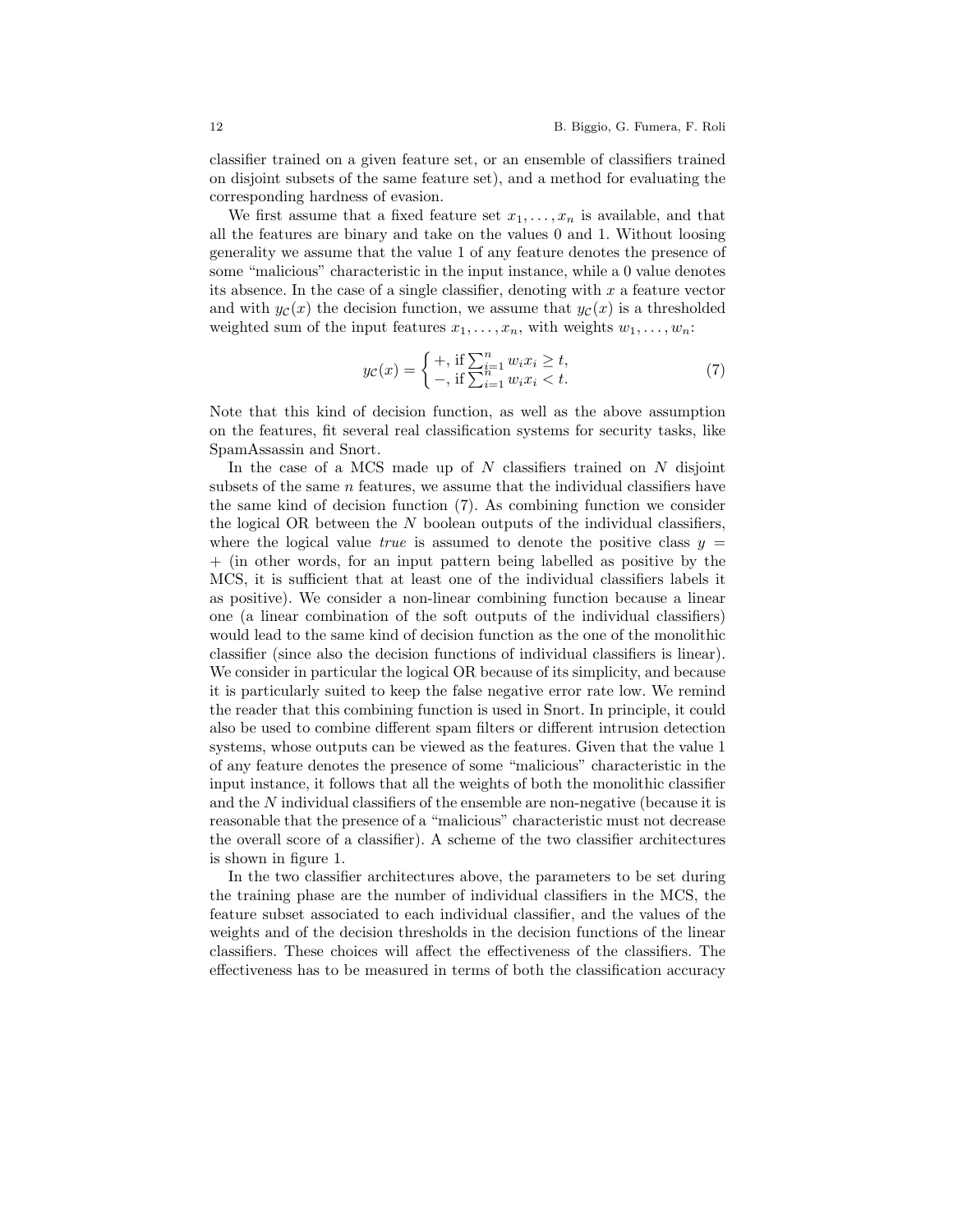

Fig. 1 The two classifier architectures considered in this section. A single, linear classifier working on n features (top). N linear classifiers working on disjoint subsets of the same  $n$ features, whose decisions are combined using the OR logical function (bottom).

and the hardness of evasion. Note that in adversarial classification problems the classification accuracy should be intended as a "static" characteristic of a classifier, in the sense that it is related to a fixed strategy used by the adversary. Such strategy can be considered as represented by the training instances. The hardness of evasion measures instead how easy is for the adversary to evade the classifier using one or more different specific strategies. In other words, it measures how vulnerable the classifier is to specific kind of attacks, different than the ones represented in the training set. Therefore, when comparing different security systems both measures have to be taken into account, as in the scheme of figure 2. Ideally, a security system should be characterised both by a high accuracy ad a high hardness of evasion. In practice a trade-off between the two goals could be needed.

The classification accuracy can be evaluated in terms of the false positive and false negative classification rates. Usually, the suitable trade-off between these misclassification rates is application-dependent. How to measure the hardness of evasion is clearly application-dependent as well. In particular, it could depend on the kind of classification system, on the knowledge the adversary has about it, and on the kinds of attacks he could make. However in this section we consider a measure of the hardness of evasion focused on comparing the two classifier architectures we are interested in, without making any specific assumption on the application. Concerning the adversary,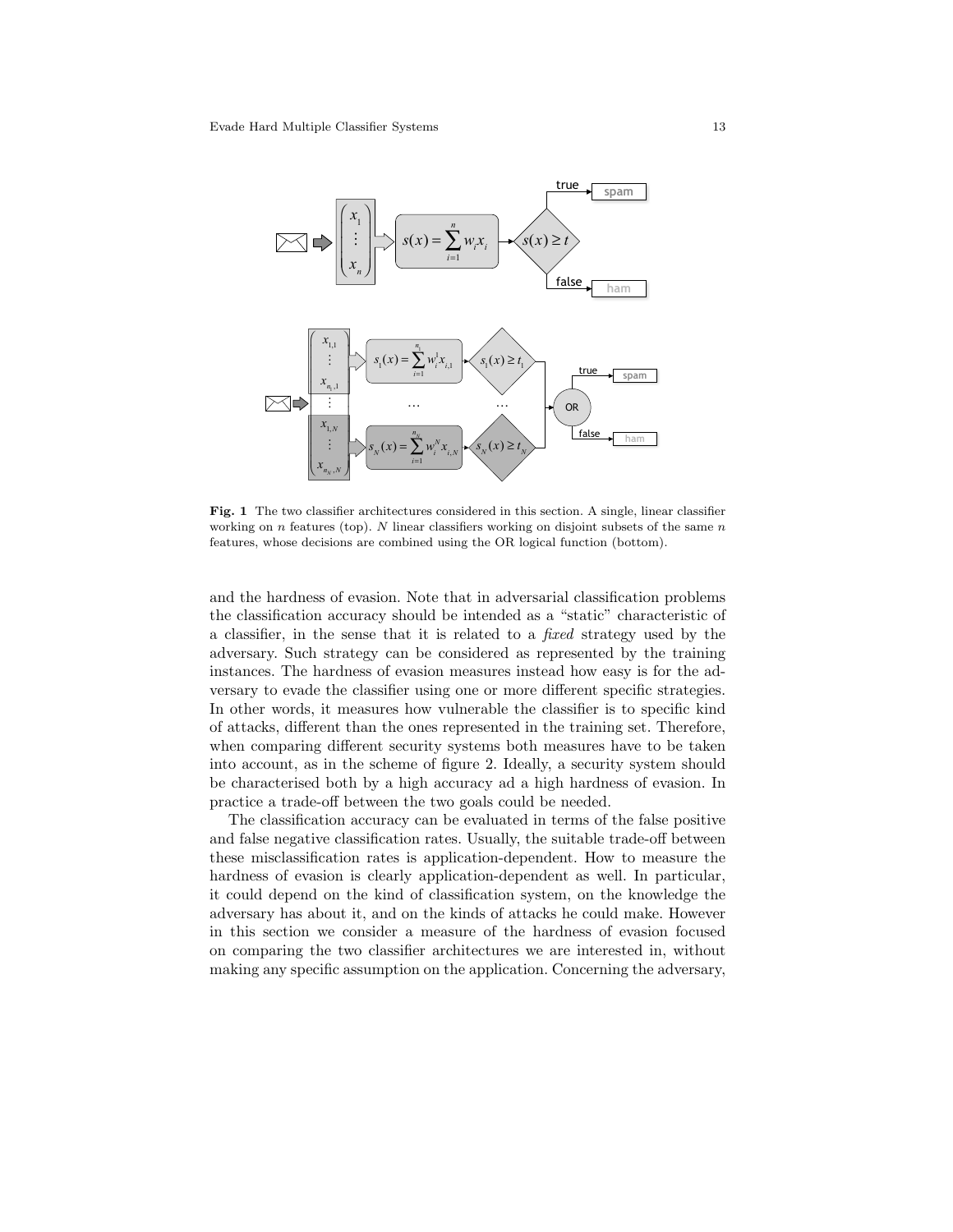| Accuracy | High accuracy,<br>low hardness of<br>evasion | High accuracy,<br>high hardness of<br>evasion |
|----------|----------------------------------------------|-----------------------------------------------|
|          | Low accuracy,<br>low hardness of<br>evasion  | Low accuracy,<br>high hardness of<br>evasion  |

Hardness of evasion

Fig. 2 An example of the two measures which should be used to evaluate the performance of a classifier in a security system: the classification accuracy against a given strategy used by the adversary (represented by training instances), and the hardness of evasion against new kinds of attacks. Ideally, the classifier should exhibit both a higher accuracy and a high hardness of evasion (green region in the accuracy-hardness of evasion plane).

we consider the worst case scenario for the classification system, as in the framework in [3]: we assume that the adversary has full knowledge of the classifier architecture, of the features and of the parameter values, and is capable to evade any feature (namely, to turn the value of any feature from 1 to 0). We further assume that the adversary has to make the same effort to evade any feature. We point out that this last assumption could not be true in practice. However, taking into account different costs for evading different features would make our model much more complex, which is out of the scope of this chapter. Under the above assumptions, the hardness of evasion can be defined as follows:

For a given feature set, the hardness of evasion is defined as the expected value of the minimum number of features which have to be modified to evade the classifier.

Accordingly, a classifier A will be harder to evade than a classifier B, if the average minimum number of features the adversary has to evade for evading A is higher than for evading B. The whole classifier performance could thus be measured in the accuracy-hardness of evasion plane of figure 2 by using a proper combination of false positive and false negative classification rates in the Y axis (note that, in this case, the accuracy increases for decreasing values in the corresponding axis) and the average minimum number of features to evade for evading the whole classifier in the X axis.

It is now possible to discuss, at least informally, whether and how the MCS classifier architecture discussed above could be harder to evade than the monolithic classifier. Consider a given positive instance whose feature vector x is correctly classified by the monolithic classifier, namely,  $s(x) \geq t$ (see figure 1). Under the above assumptions, to evade such classifier the adversary will have to modify such instance to some instance with feature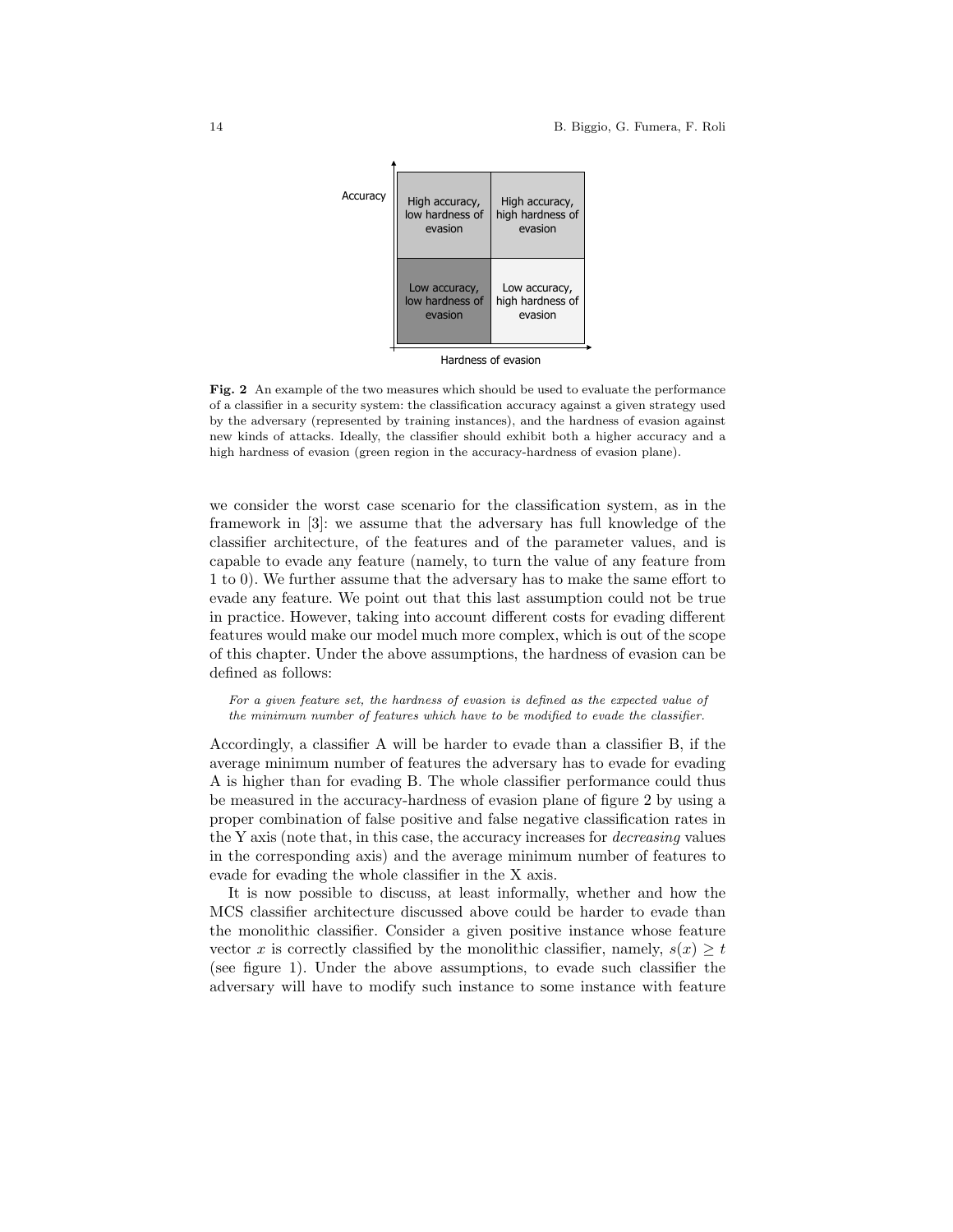vector  $x'$  with the aim of turning to 0 those features which exhibit in  $x$  a value of 1 and are associated to the largest weights, until the overall output of the classifier becomes lower than the threshold  $t: s(x') < t$ . Instead, to evade the MCS the adversary has to evade all individual classifiers which correctly classify an instance as positive, since they are combined with the logical OR function. Since the individual classifiers are assumed to implement the same kind of decision function (7) as the monolithic classifier, the adversary will have to apply the same strategy above against *all* the individual classifiers. More precisely, let us denote with  $x_m$  the feature vector of the m-th individual classifier. Assuming it correctly classifies  $x_m$  as positive (namely,  $s_m(x_m) \geq$  $t_m$ ), the adversary will have to modify his original instance to some other instance with feature vector  $x'_m$ , in which the features exhibiting in  $x_m$  a value of 1 and are associated to the largest weights are turned to 0, until the overall output of the *m*-th classifier becomes lower than the threshold  $t_m$ :  $s_m(x'_m)$  <  $t_m$ . We point out again that this has to be done for each individual classifier which correctly classifies an instance as positive. It follows that a proper choice of the feature subsets could force the adversary to evade on average a higher number of features to evade a MCS with the above architecture, than to evade the monolithic classifier. It should however be noted that the kind of MCS considered in this section could exhibit a higher false positive error rate than the monolithic classifier, since each individual classifier of the MCS is trained with a smaller feature set, and an input instance is labelled as positive if at least one individual classifier labels it as positive. Accordingly, the attainable advantage of the MCSs in terms of hardness of evasion could need to be traded-off for an increase in false positives. In the following section we investigate experimentally the hardness of evasion of these two classifier architectures on the same case study as the one considered for the MCS-based strategy analysed in section 3.1.

### 4 A case study in spam filtering

In this section we apply the two formal models of section 3 to a case study of a spam filtering task, to experimentally analyse the hardness of evasion of the two corresponding MCS-based strategies considered in this chapter. For our experiments we use the well known open source SpamAssassin spam filter, whose architecture has been described in section 2.1, and a large and publicly available corpus of real spam and legitimate e-mails.

We used the latest versions of SpamAssassin available at the time of carrying out our experiments: version 3.2.4 for the experiments in section 4.1, and 3.2.5 for the ones in section 4.2. We used the filter configuration named "bayes+net", which includes all the available tests (several hundreds). The outputs of all tests are binary (either 0 or 1). Nine of the tests are associated to a text classifier with features corresponding to terms in the e-mails' header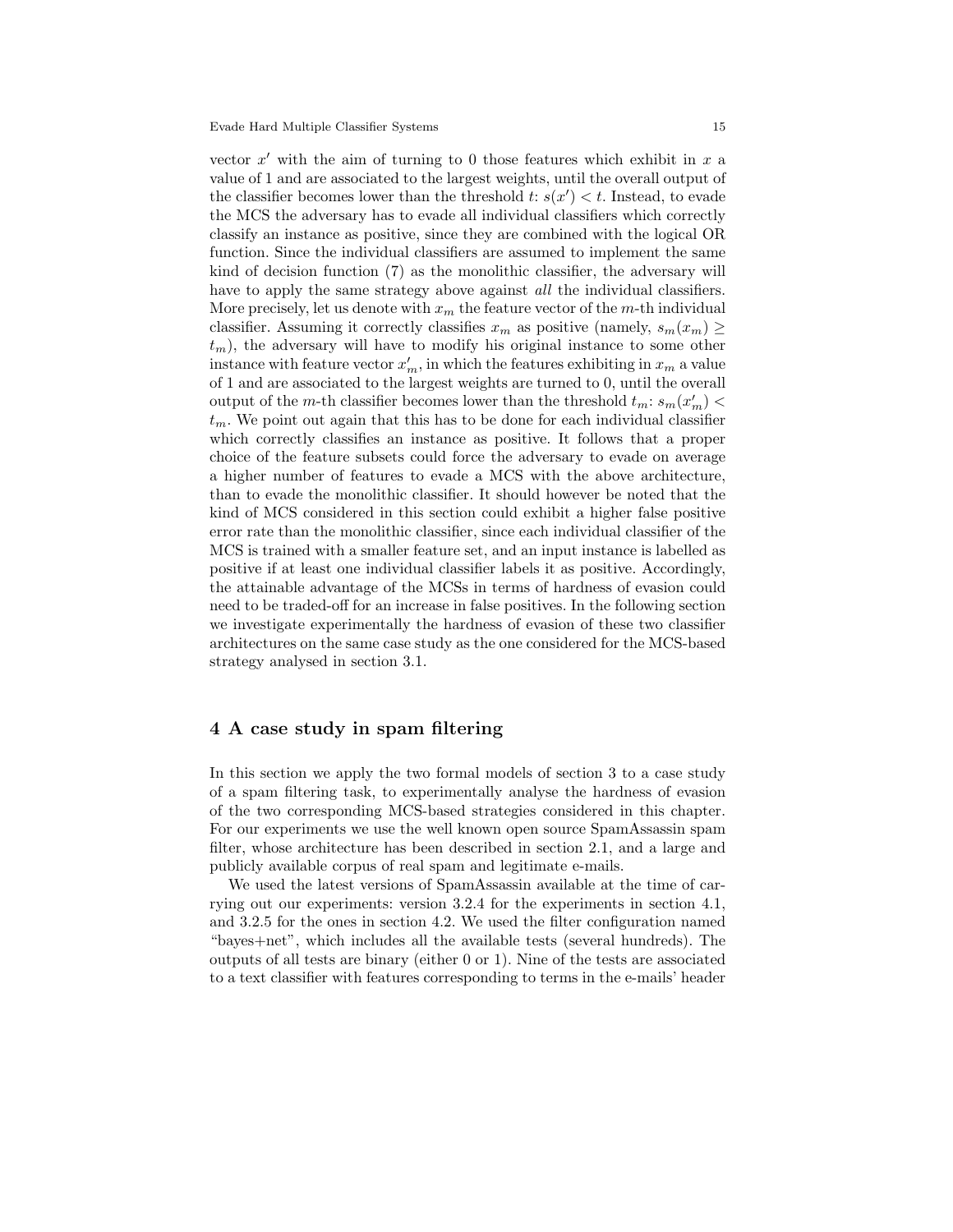and body. The continuous-valued output of the text classifier is discretized by default into nine disjoint intervals, each of which is associated with a binary test. All the remaining tests consist in fixed feature detectors. SpamAssassin is deployed with a default value for the weight of each test, and a default value of 5 for the detection threshold. All these values can be modified by the user. All the details about SpamAssassin, including the description of its tests, can be found in http://spamassassin.apache.org/

The e-mail corpus we used is the TREC 2007 e-mail data set, available at http://plg.uwaterloo.ca/~gvcormac/treccorpus07/. It is made up of 75,419 real e-mail messages, received by a mail server between April 2007 and July 2007, and contains 25,220 legitimate and 50,199 spam messages.

In sections 4.1 and 4.2 we describe the experiments aimed at evaluating the hardness of evasion attainable respectively by adding new classifiers to a classifier ensemble, and by using an ensemble of classifiers trained on disjoint subsets of given feature set, instead of a single classifier trained on the whole feature set.

### 4.1 Adding features to a spam filter

In this section we evaluate the hardness of evasion of the SpamAssassin filter, attainable by adding new tests (which can be thought as classifiers, as explained above) to a previous set of tests (equivalently, to a previous classifier ensemble). We point out that in our experiments the SpamAssassin tests can be considered as classifiers, although most of them are fixed feature detectors, because we consider the case in which the previous classifiers of the ensemble are not retrained, and neither their weight nor the decision threshold is changed, after new classifier are added. For these experiments we used the first 10,000 messages of the TREC 2007 corpus, in chronological order (1,969 legitimate e-mails and 8,031 spam e-mails), to train the SpamAssassin text classifier. The remaining 65,419 e-mails were used as a test set.

In the model of section 3.1 the adversary was assumed to be capable to modify his instances to attain any modification he would like on the classifier's outputs. In practice this could be not always possible. However it was very difficult to check whether this is possible or not for all SpamAssassin's tests. For the sake of simplicity, we kept the above assumption and avoided to devise real modifications to e-mails to attain the desired output changes. We point out that this assumption is totally in favour of the adversary, since we are not setting any constraint on the actual modifications which can be made on spam e-mails by him.

In the experiments we considered the following utility function of the classifier:  $U_C(+,+) = 1, U_C(-,+) = -10, U_C(+,-) = -1, U_C(-,-) = 1$ , namely, it gains 1 for correct classifications, looses 1 for misclassifying a spam e-mail as legitimate, and looses 10 for misclassifying a legitimate e-mail as spam.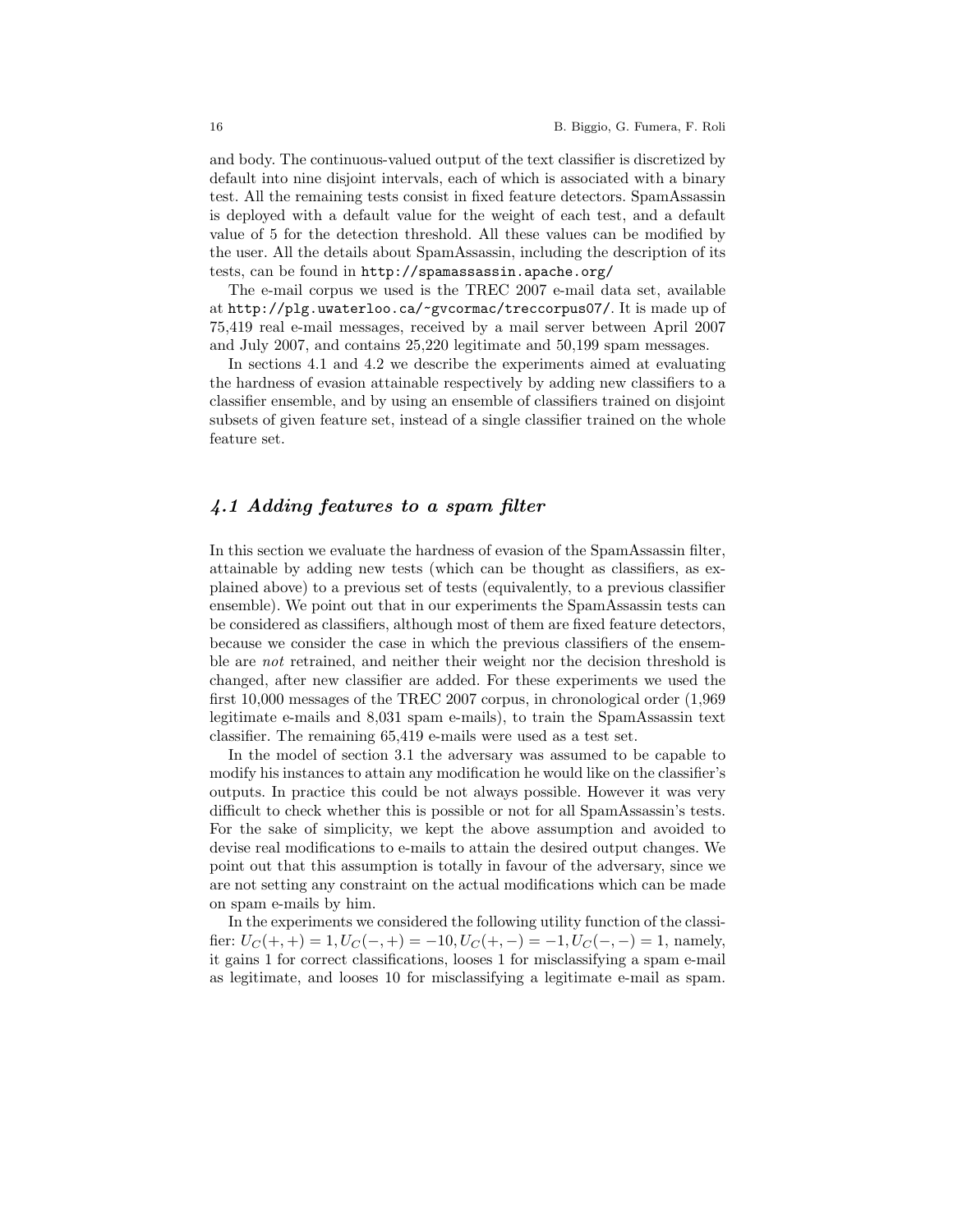This is coherent with the considered application, in which it is generally agreed that false positive errors are much more harmful than false negative ones. The utility function of the adversary was set to 0, except for the gain accrued for evading the classifier, namely for spam e-mails misclassified as legitimate, for which two different values (1 and 5) were considered:  $U_A(+,+)=U_A(+,-)=U_A(-,-)=0, U_A(-,+)=1, 5.$  We considered two different values of  $U_A(-,+)$  to evaluate scenarios characterised by a different value of the maximum cost the adversary can (or wants) to pay to evade a spam filter. We point out that the above choices of the relative values of the utility functions is somewhat arbitrary, besides the obvious constraints mentioned above, due to the fact that such costs can not be precisely evaluated in practice (and it could also be questionable that the real behaviour of a classification system and of an adversary can be modelled in terms of such utility functions, as pointed out in section 2.2). However, we are interested here to the qualitative behaviour of the classifier's and adversary's performance (in terms of its expected utility), and different choices of the utility values would affect only the absolute values of their expected utilities, not their qualitative behaviour.

Finally, we assumed that the cost  $V_i$  faced by the classifier for measuring the features associated to the  $i$ -th text (or classifier) is zero, since such cost is just a negative constant added to the expected value of the utility function in the framework of section 3.1). The cost for the adversary was defined as explained in section 3.1, as the manhattan distance in classifiers' outputs space between the outputs given to a positive instance after and before the modification made by the adversary.

The addition of new classifiers at each move of the game was modelled as follows. Since the number of SpamAssassin tests is rather high (several hundreds), we did not add just one test at each move. Instead we subdivided them into *n* disjoint subsets  $S_1, \ldots, S_n$ , and added at each step all the tests of a given subset. For the purposes of these experiments we chose  $n = 6$ . The number of test was set to 119 for  $S_1$  and to 100 for all the other subsets, for a total of 619 tests. This choice was made since only 619 out of all tests gave an output value of 1 for at least one of the e-mails in our data set: we considered therefore only these 619 tests. In the real SpamAssassin filter new tests are usually added in response to new spammers' tricks. Accordingly, it would have been reasonable to subdivide the tests taking into account their chronological order. Unfortunately the time in which each test was introduced is not reported in the SpamAssassin documentation. So we had to resort to a random subdivision. To make experiments easily reproducible, we sorted all tests alphabetically according to their names as listed in http://spamassassin.apache.org/tests\_3\_2\_x.html. The only exception were the nine tests related to the text classifier, which were included in the first subset since it is known that text classifiers are used in spam filters since several years.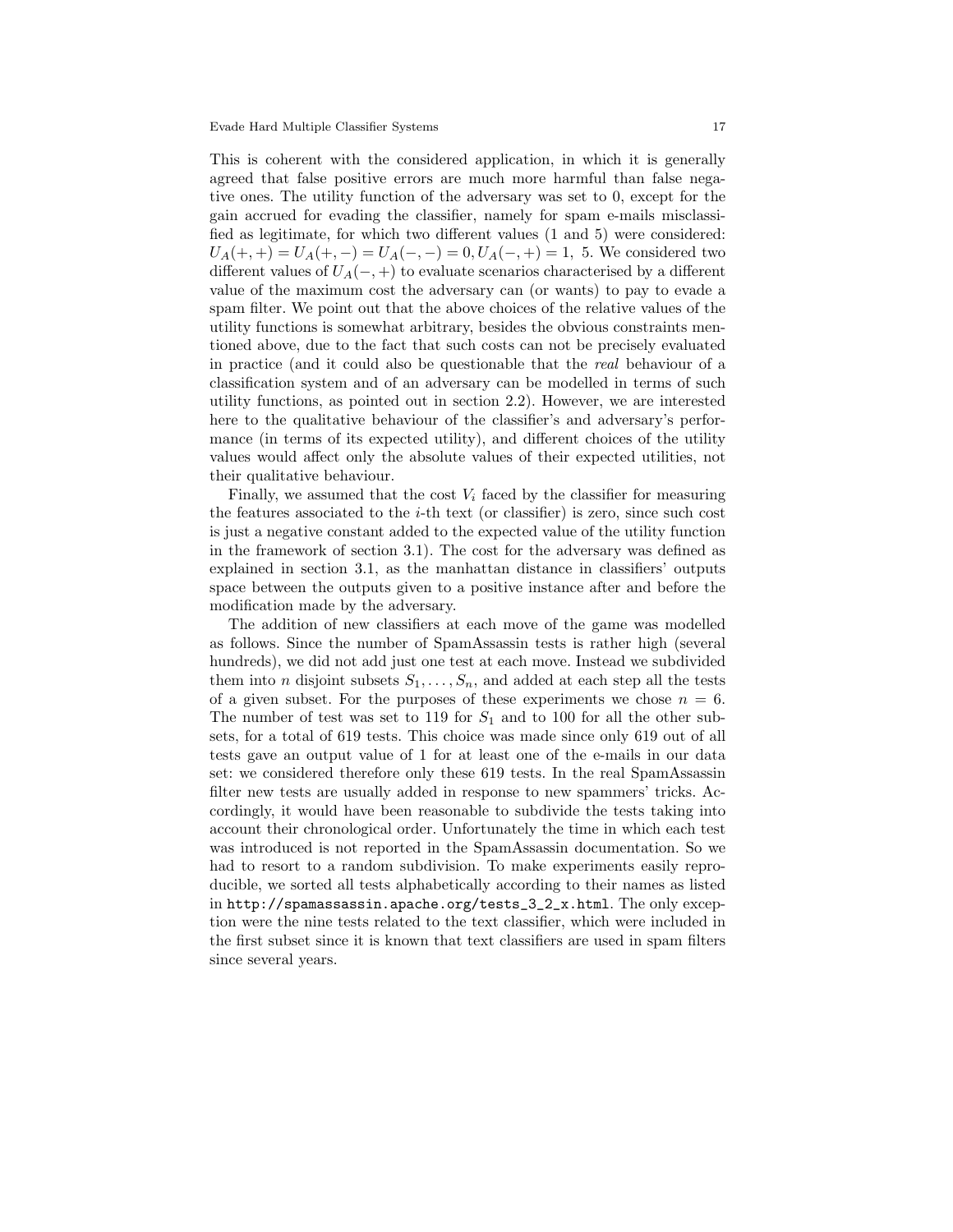The moves of the classifier and the adversary at each step of the game were implemented according to the following procedure. At each step, we first evaluate the performance of the classifier and the adversary after a new set of tests is added to the classifier, and the adversary uses the strategy which was optimal against the previous set of tests (in the first step, this means that the adversary does not modify his instances). This simulates what happens in real cases, as soon as a spam filer is updated. Then the optimal strategy of the adversary against the new set of tests is computed, and the performances of the classifier and the adversary are evaluated again. This simulates what happens when spammers devise new tricks to evade the last version of a spam filter. This procedure can be formalised as follows:

- 1.  $R \leftarrow \emptyset$ ,  $\mathcal{A}^0(x) = x$  for all x
- 2. For  $k = 1, ..., n$ :
	- $2.1 R \leftarrow R \bigcup S_k$
	- 2.2 Evaluate the expected utility of the classifier and of the adversary, when the classifier uses the tests in  $R$  and the adversary uses the strategy  $\mathcal{A}^{k-1}(x)$  which was optimal for the previous set of tests
	- 2.3 Compute the optimal adversarial strategy  $\mathcal{A}^k(x)$  against tests in R
	- 2.4 Evaluate the expected utility of the classifier and of the adversary, when the classifier uses the tests in  $R$  and the adversary uses the corresponding optimal strategy  $\mathcal{A}^k(x)$

The adversary's optimal strategy  $\mathcal{A}^k(x)$  at step k was computed as follows, according to section 3.1. Denoting the set of tests  $S_1 \bigcup \ldots \bigcup S_k$  used by the classifier as  $R$ , for any positive instance  $x$  correctly classified by the filter (namely  $y_c(x) = +$ , or equivalently  $\sum_{i \in R} s_i(x) \geq t$ ), we compute the set of feasible values  $s_i'$  for the scores of tests in R which would correspond to an instance x' classified as negative (namely  $\sum_{i\in R} s_i' < t$ ), such that the corresponding cost  $W(x, x') = \sum_{i \in R} |s'_i - s_i(x)|$  is minimum and is lower than the utility gain. If such scores exist, then we assume that the adversary evades the filters by modifying  $x$ , otherwise it is assumed that the adversary can not afford to modify  $x$  to evade the filter.

The results are shown in figures 3 and 4, for both utility functions considered for the adversary, in terms of the expected utility of the adversary and of the classifier, as a function of the number of tests used in SpamAssassin. The results in the top-left graph refer to the case in which the adversary does not modify his instances. As one could expect, the expected utility of the classifier increases as the number of test increases while the opposite happens for the adversary. This means that adding new classifiers (tests) based on different features (without modifying the previous ones nor the detection threshold) allowed to improve the detection capability. The only exception is when going from 419 to 519 tests. The bottom-left graph shows what happens when the adversary uses the optimal strategy against each set of tests. The expected utility of the adversary significantly improves with respect to the previous case. The expected utility of the classifier still increases as the number of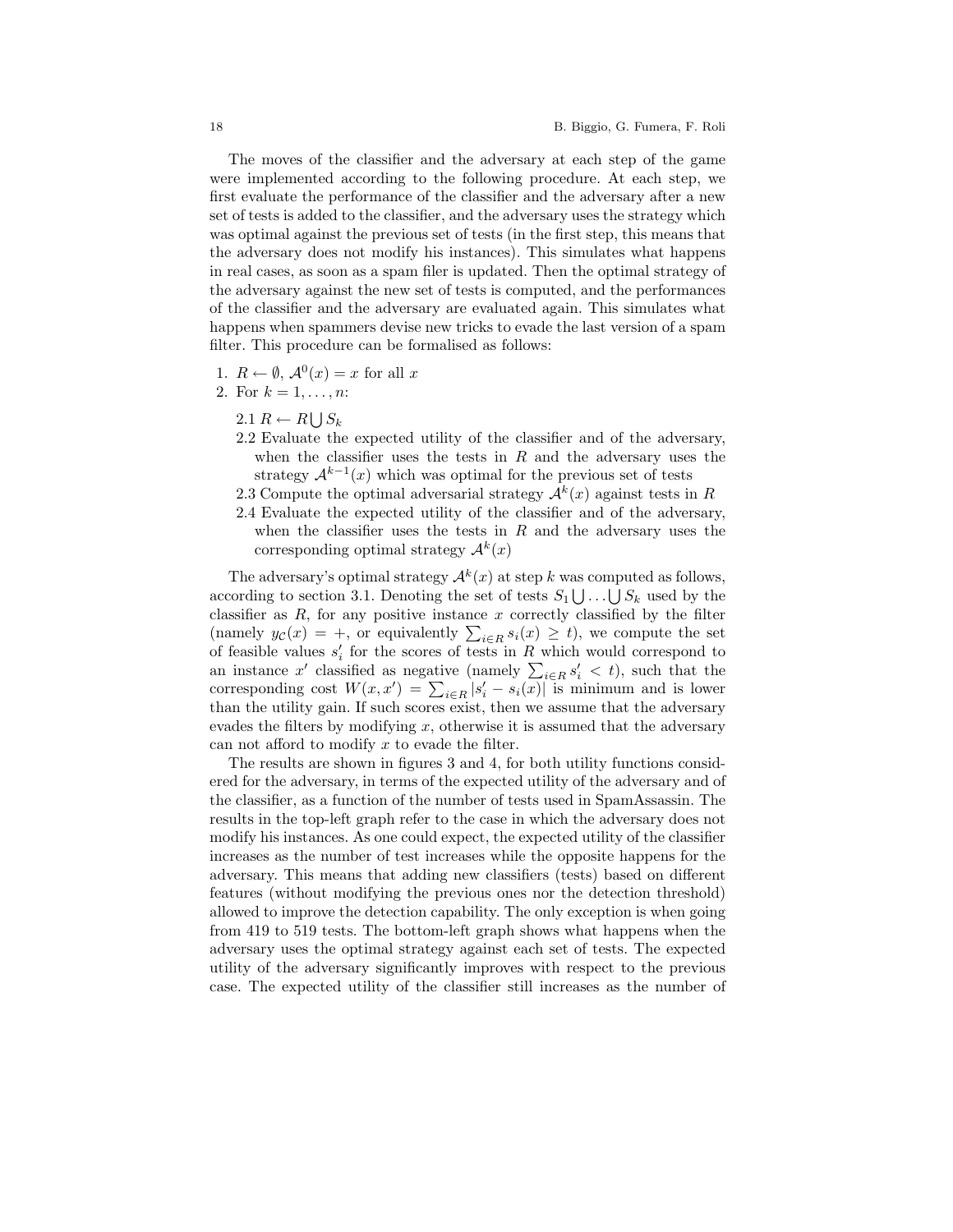tests increases, but obviously attains lower values than in the previous case. However, it is worth noting that the improvement attained by the adversary, reported in the top-right graph, tends to decrease as the number of tests increases. Similarly, the decrease in the classifier's expected utility tends to be higher for lower number of tests. The reason is that the modification cost the adversary has to face to evade the classifier increases as the number of tests increases, until it exceeds the utility gain for some positive instances, making it no more convenient to modify them. This is a clear evidence that adding new classifiers based on different features can allow to improve not only the classifier's discriminant capability, but also its hardness of evasion. Consider finally the bottom-right graph, corresponding to the case when the classifier adds new tests, and the adversary uses the strategy which was optimal against the previous set of tests. For lower number of tests (up to 319), the expected utility of the adversary is between the ones of the first two graphs: this is reasonable, because it is now trying to evade only some of the tests used by the classifier. However, for higher number of tests its expected utility is even worse than the one it attained without trying to evade any test. The expected utility of the classifier is instead very close to the one it attained when the adversary did not try to evade any test. This means that the addition of new tests allowed to compensate the actions made by the adversary to evade the previous tests. In other words, most spam e-mails which evaded the previous version of the filter were detected by the new tests.

The behaviour of the expected utility for the two different values of the gain accrued by the adversary for evading the classifier (figure 3 vs. figure 4) is similar, with the obvious difference that the expected utility of the adversary is higher in the graphs of figure 4 than in figure 3, since it can afford a higher cost to modify instances. The opposite happens for the classifier.

These experimental results on a real case study give thus a quantitative confirmation to the theoretical explanation given in section 3.1 on the effectiveness of adding new classifiers based on different features in improving both the detection capability and the hardness of evasion of a security system like a spam filter.

# 4.2 Splitting the features of a spam filter across an ensemble of classifiers

In this section we give an experimental evaluation of the classification accuracy and the hardness of evasion of the two classifier design architectures modelled in section 3.2: a single linear classifier trained on a given set of features, and an ensemble of linear classifiers trained on disjoint subsets of the same features and combined with the OR logical function. The experiments were carried out on the TREC 2007 e-mail corpus described in section 4.1. We used as feature set the tests of the SpamAssassin filter (version 3.2.5)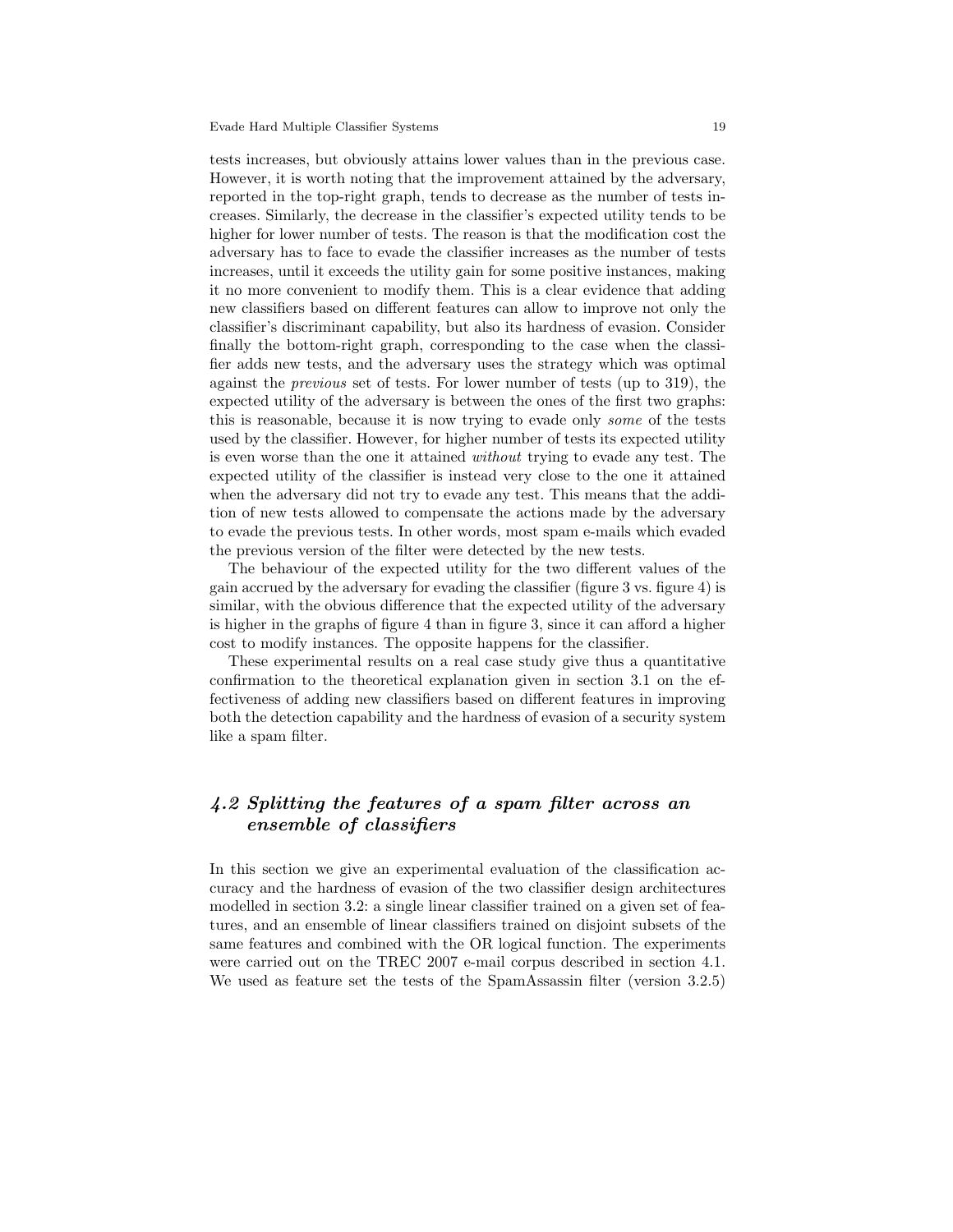

Fig. 3 Expected utility for the adversary and the classifier, as a function of the size of the classifier ensemble, when  $U_A(-,+) = 1$ . Top-left: the adversary does not modify his instances. Bottom-left: the adversary uses the optimal strategy against the classifier. Top-right: the gain and the loss in expected utility attained respectively by the adversary and the classifier, when passing from the situation in the top-left graph to that in the bottom-left one, as a function of the ensemble size. Bottom-right: for each ensemble size, the adversary uses the optimal strategy against the previous set of rules.

which gave an output value of 1 for at least one of the e-mails of this data set. Their number was 549. To implement the monolithic linear classifier and the individual classifiers of the ensemble we used a support vector machine (SVM) with the linear kernel. Since nine of the SpamAssassin tests are associated with a text classifier, they were not used as features of the MCS. The text classifier itself was instead used as one of the individual classifiers of the ensemble. In this case, given that its output is a real number in the interval [0, 1] (with small values denoting legitimate e-mails), we set a decision threshold of 0.5.

The first 10,000 e-mails of the data set, in chronological order (1,969 legitimate e-mails and 8,031 spam e-mails), were used to train the SpamAssassin text classifier, and the individual classifiers of the MCS. The next 10,000 emails were used to train the monolithic classifier (we avoided using to this aim the same first 10,000 e-mails used to train the text classifier, since its outputs were used as features of the monolithic classifier). The remaining 55,419 e-mails were used as test set. The SVMs were trained using the publicly available libsvm software [2]. To carry out multiple runs of the experiments, all the classifiers were trained on 2,000 e-mails randomly extracted from the corresponding training sets described above.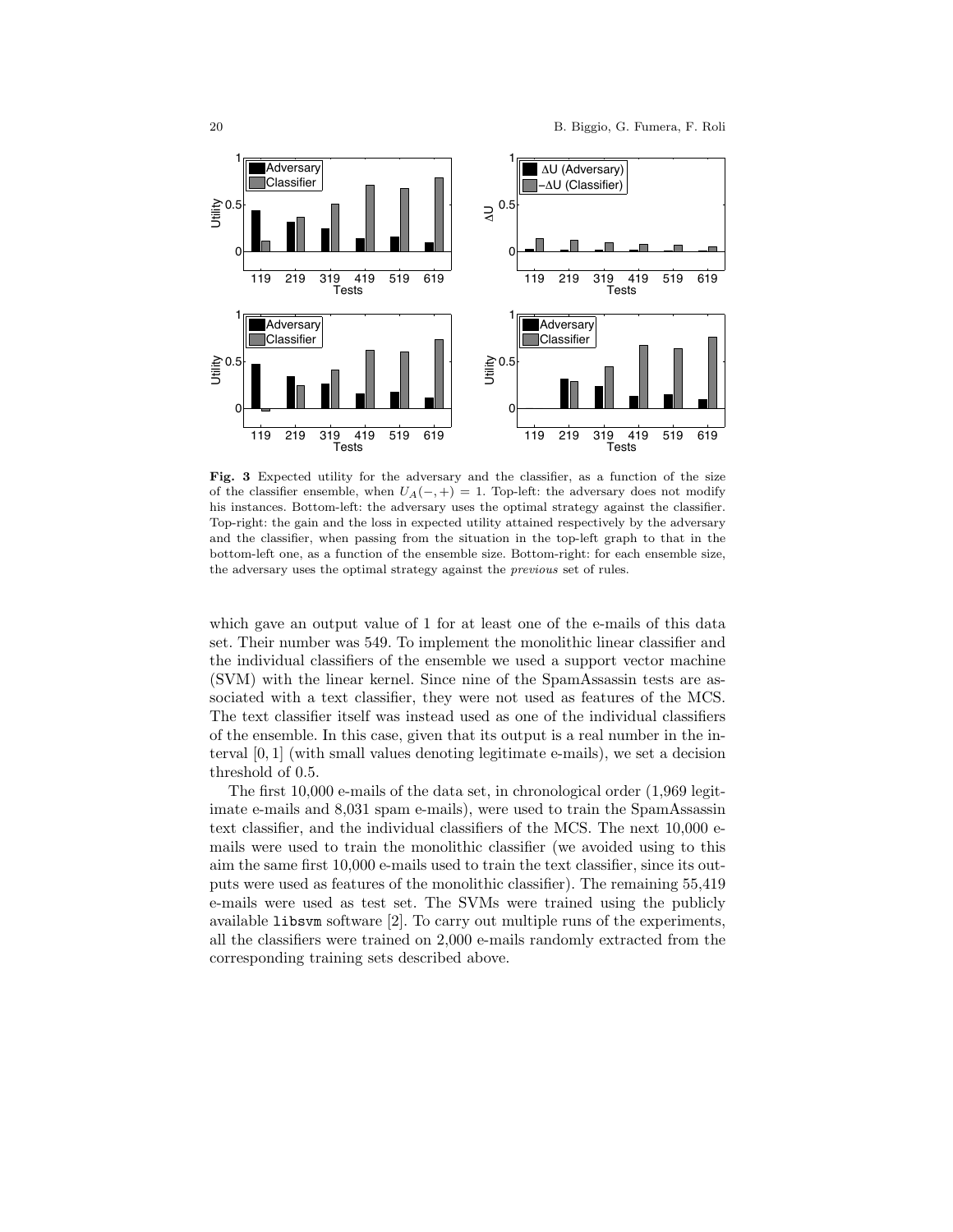

Fig. 4 Expected utility for the adversary and the classifier, as a function of classifier ensemble size, when  $U_A(-,+) = 5$ . See caption of figure 3 for the other details.

The SVM parameters of the monolithic classifier were set through a 5 fold cross validation on the training set, by minimising an objective function given by  $100 \times FP + FN$ , being FP and FN the two kinds of error rates. In other words, the cost of false positive errors was fixed to be one hundred times higher than the cost of false negative errors. The decision threshold of the SVM was fixed by minimising the same objective function. The same procedure was used to set the parameters and the decision threshold of the individual classifiers of the MCS. However in this case we fixed the cost of false positive errors to be one thousand times higher than the cost of false negative errors. The reason is that, differently from the features of the monolithic classifier, the individual classifiers of the MCS have been combined with the OR function, implying that the MCS labels an e-mail as spam, if at least one of the individual classifiers labels it as spam; it is therefore necessary to keep the false positive error rate of the individual classifiers of the MCS as low as possible. The parameters of the SVMs were the regularisation parameter C and the relative cost of false positive errors with respect to false negative ones, used in the libsvm objective function of the SVM learning algorithm (denoted in the following as  $w_{FP}$ ).<sup>1</sup> For the monolithic classifier, the parameter values were chosen among all the possible combinations of the C values  $\{0.001, 0.01, 0.1, 1, 10, 100\}$ , and  $w_{FP}$  values  $\{2, 5, 7, 10, 50, 100\}$ . For

<sup>&</sup>lt;sup>1</sup> We point out that the cost parameter  $w_{FP}$  of the SVM learning algorithm could not reflect the real cost considered in the task at hand: therefore its optimal value could be different from the real cost.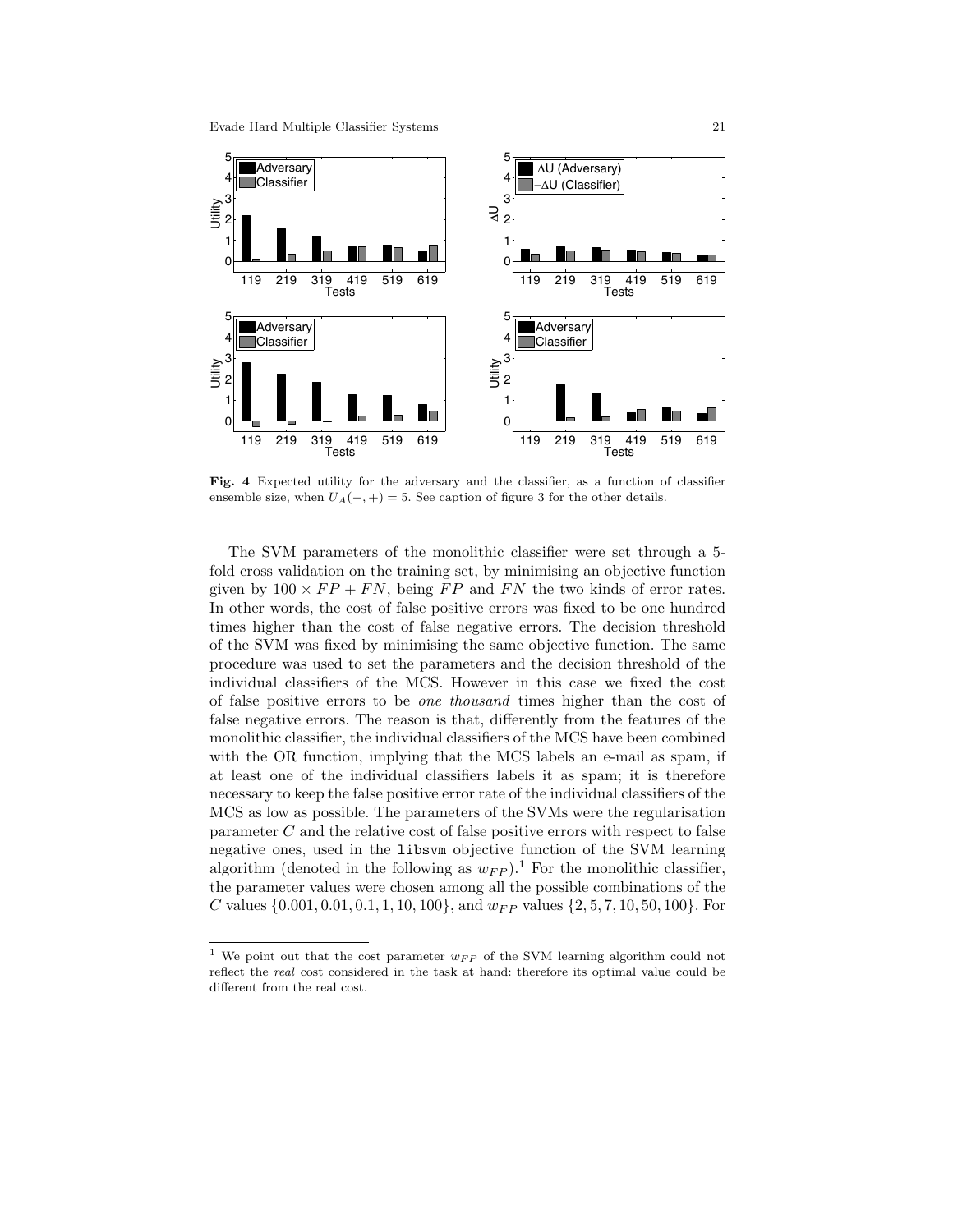the individual classifiers of the MCS we considered the same C values above and the  $w_{FP}$  values  $\{10, 50, 100, 500, 1000\}.$ 

As mentioned above, the MCS based on SpamAssassin tests was made up of the SpamAssassin text classifier and of  $N-1$  linear classifiers trained on disjoint subsets of the 541 tests not associated to the text classifier. We considered two different ensemble sizes:  $N = 3$  (namely, the text classifier and two linear classifiers) and  $N = 11$ . The 541 available tests (features) were distributed uniformly among the linear classifiers. The choice of which features associate to each classifier should be made in principle taking into account the kinds of the features. For instance, heterogeneous features could be fed to different classifiers. For the sake of simplicity, in our experiments we randomly split the features into N disjoint subsets (we just checked whether the false positive error rate of the MCS, estimated on the 2,000 e-mails of the training set, was higher than 0.01: in that case we disregarded the corresponding feature splitting).

The experiments described above were repeated five times on different randomly extracted training sets of the SVMs. Let us consider first the accuracy of the two kinds of classifiers (the monolithic classifier and the MCS). We report it in the Receiver Operating Characteristic (ROC) plane, in which the Y axis corresponds to the true positive classification rate  $(TP)$  and the X axis to the false positive rate  $(FP)$ . In figure 5 (left) we show the  $TP$  and F P values of the monolithic classifier and of the two MCSs on the e-mails in the test set, obtained in the five runs of the experiments, as well as their average values across the five runs. For the sake of completeness we also report the whole ROC curve of the monolithic classifier (obtained by varying the decision threshold of the SVM). It can be seen that the accuracy of the monolithic classifier is slightly higher than the one of the two MCSs (it exhibits both higher  $TP$  and lower  $FP$  values). We remind the reader that this accuracy refers to the case when the adversary does not attack the classifiers. The hardness of evasion is instead shown in figure 5 (right). Since we are assuming that the adversary can only modify positive instances, only the  $FN$  rate can change under attack. Accordingly, in figure 5 (right) we report the  $FN$  rate as a function of the maximum number of features the adversary can evade. The  $FN$  rates for zero evaded tests correspond to the values reported in figure 5 (left). Figure 5 (right) clearly shows that, although the  $MCSs$  have a worse  $FN$  rate than the monolithic classifier when they are not under attack, they are harder to evade. For instance, if the adversary evades at most one feature, the  $FN$  rate of the two MCSs is between about 0.35 and 0.45, while the  $FN$  rate of the monolithic classifier is about 0.70, and so on. In other words, evading an MCS in which features are split across different classifiers required to evade a higher number of features than in the case they were processed by a monolithic classifier, as argued in section 3.2, although this comes at the expense of a slight increase in the false positive rate.

Consider finally a comprehensive plot showing the trade-off between the accuracy (when the adversary does not attack) and the hardness of evasion,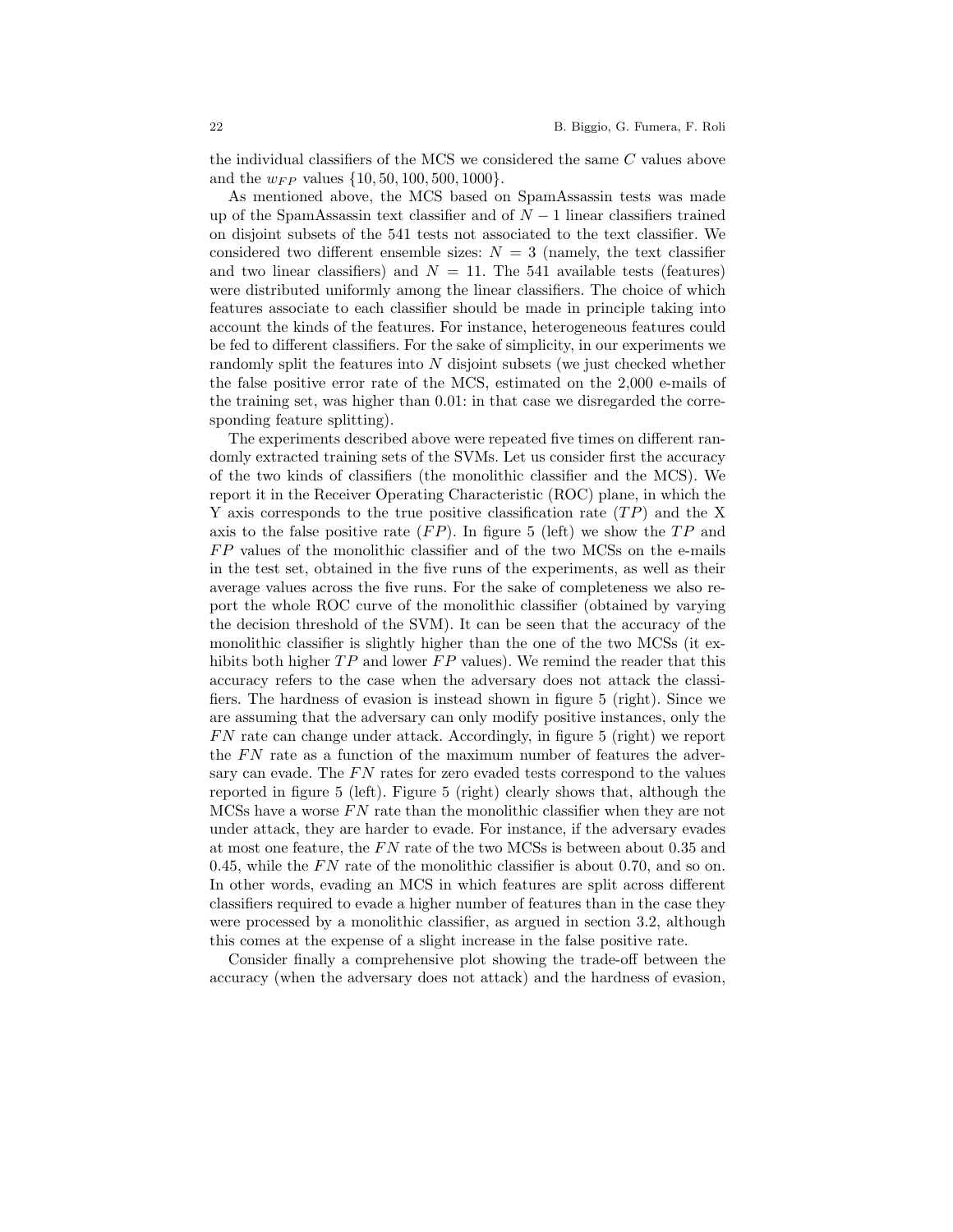

Fig. 5 Left: classification accuracy of the monolithic classifier (solid circles) and of the two MCSs (squares: three classifiers; white circles: eleven classifiers) in the  $TP, FP$  (ROC) plane. Small circles and small squares represent the values attained in the five runs of the experiments, while large ones represent the corresponding average values. The average ROC curve of the monolithic classifier is also shown (solid line), together with its standard deviation (dashed lines). Right: average  $FN$  rates with standard deviation as a function of the maximum number of features the adversary can evade. The  $FN$  rates when no feature is evaded correspond to the ones in the left plot.

as the in the scheme of figure 2. The accuracy (Y axis) is measured using the same trade-off between  $FP$  and  $FN$  rates as in the objective function of the monolithic classifier:  $100 \times FP + FN$ . The hardness of evasion is measured as explained in section 3.2, as the average minimum number of features that have to be evaded to evade the whole classifier. The accuracy-hardness of evasion trade-off attained by the monolithic classifier and by the MCSs is shown in figure 6. From this plot it is easy to see that the monolithic classifier attains a slightly higher accuracy (two to three times better than the MCSs), at the expense of a lower hardness of evasion (up to two times lower than that of the MCSs).

To sum up, the results presented in this section can be considered as a first experimental evidence, based on a formal setting, that the MCS architecture based on splitting features across different classifiers can be exploited in security tasks to improve the hardness of evasion in security systems.

#### 5 Conclusions

Taking into account explicitly the presence of an intelligent, adaptive adversary in the design of classification systems for security applications, with the aim of making a classifier harder to evade, is a topic which has been addressed only recently in the machine learning and pattern recognition literature. So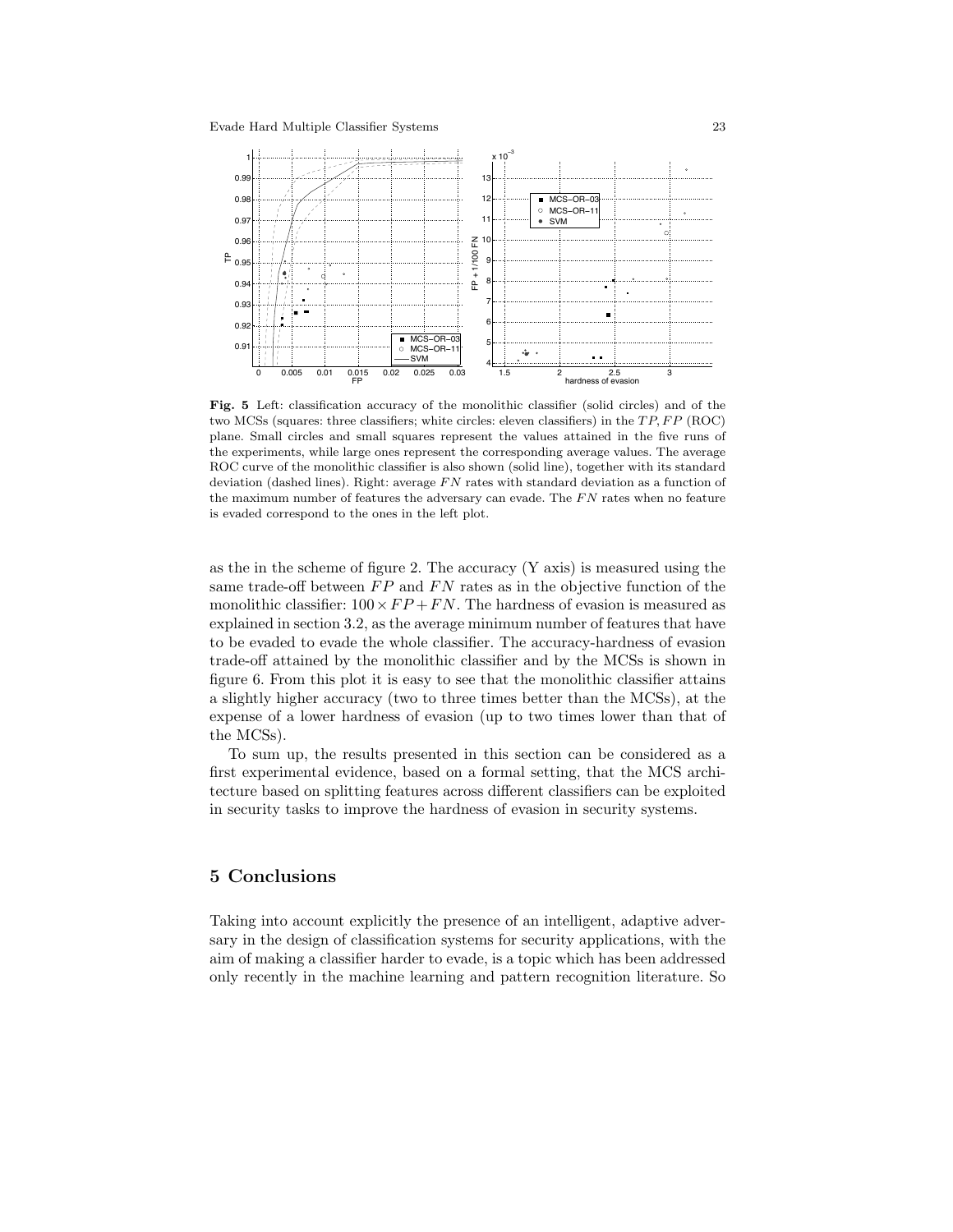

Fig. 6 Trade-off between the average classification accuracy (Y axis) and the average hardness of evasion (X axis) of the monolithic classifier (dashed line) and of the two MCSs (solid lines), over five runs of the experiments. Classification accuracy is measured as the false negative error rate. The hardness of evasion is measured in terms of the average minimum number of features the adversary has to evade, for evading the whole classifier. Horizontal bars represent the standard deviation of classification accuracy over the five runs of the experiments. Note that the area of the plot corresponding to the best accuracyhardness of evasion trade-off is the bottom-right one.

far no general frameworks exist yet to deal with this problem. In this chapter we addressed this issue focusing on tasks like spam filtering and intrusion detection in computer networks, and on a classifier architecture based on the combination of an ensemble of classifiers. This architecture has been recently proposed by several authors and is used in commercial and open source products, but is supported so far only on by empirical and intuitive motivations. We tried to give a first answer, based on more formal motivations, to the questions of whether and how multiple classifier systems could allow to improve the hardness of evasion of a classifier. We considered in particular a defence strategy consisting in adding classifiers based on new features to a previous ensemble (as usually done in spam filters and intrusion detection systems to deal with new kinds of attacks), and to a design approach based on combining classifiers trained on disjoint subsets of features, instead of designing a monolithic classifier trained on the same features. We developed formal models of the corresponding classification systems and of possible adversary's strategies used to attack them (exploiting the framework developed in [3] to analyse the former strategy). We then gave an experimental evaluation on a case study related to the spam filtering task, using a real spam filter and a large and publicly available corpus of real spam e-mails.

Our results can be exploited as a starting point of future works aimed at formulating practical guidelines for the design of more robust classification systems in security applications.